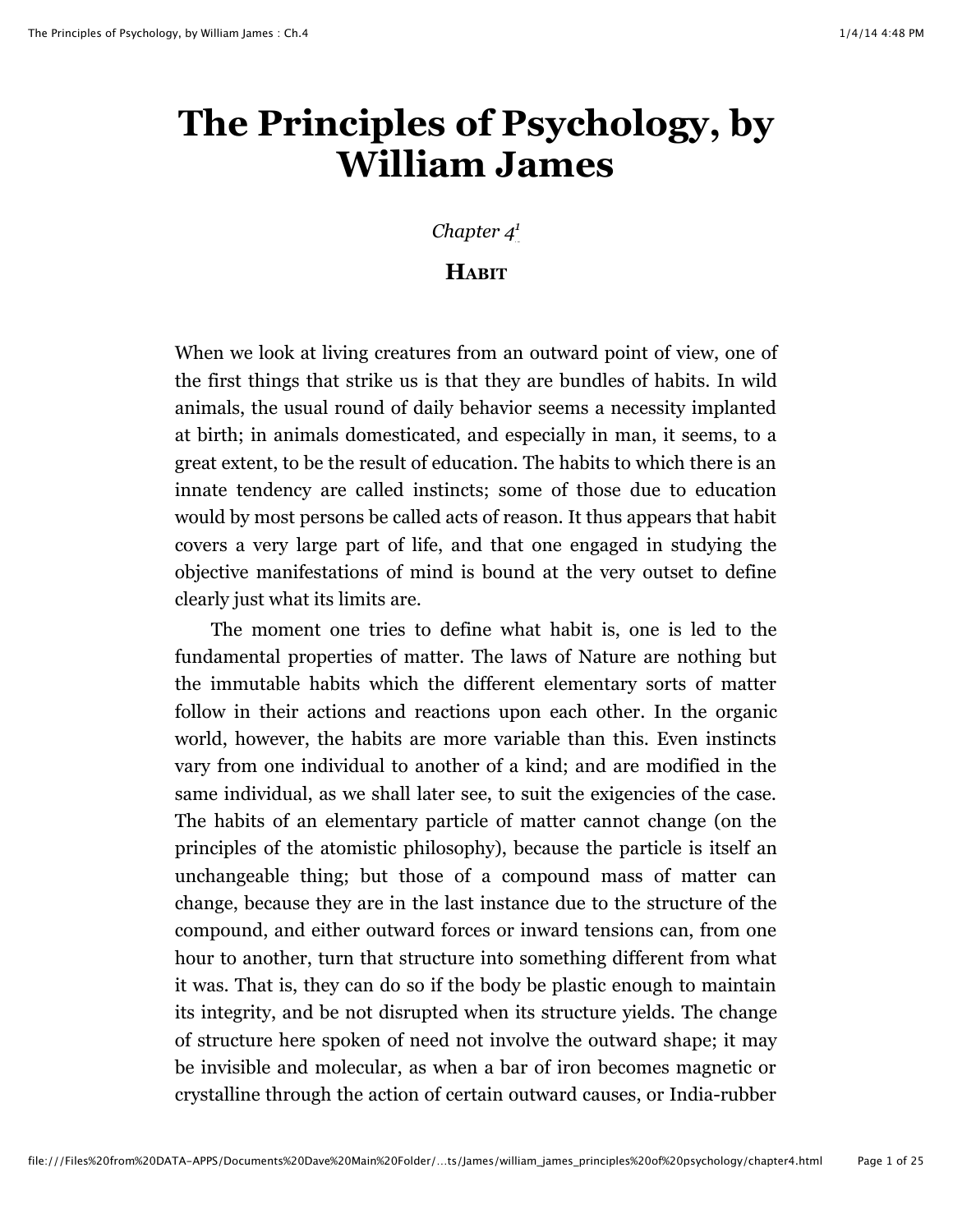becomes friable, or plaster 'sets.' All these changes are rather slow; the material in question opposes a certain resistance to the modifying cause, which it takes time to overcome, but the gradual yielding whereof often saves the material from being disintegrated altogether. When the structure has yielded, the same inertia becomes a condition of its comparative permanence in the new form, and of the new habits the body then manifests. *Plasticity*, then, in the wide sense of the word, means the possession of a structure weak enough to yield to an influence, but strong enough not to yield all at once. Each relatively stable phase of equilibrium in such a structure is marked by what we may call a new set of habits. Organic matter, especially nervous tissue, seems endowed with a very extraordinary degree of plasticity of this sort; so that we may without hesitation lay down as our first proposition the following, that *the phenomena of habit in living beings are due to the plasticity* <sup>[2](file:///Files%20from%20DATA-APPS/Documents%20Dave%20Main%20Folder/Philosophy/Philosophy%20Texts%20Bibliographies%20and%20Photos/Philosophy%20Texts/Philosophy%20Texts%20by%20Period%20and%20Figure/Classical%20Pragmatism/Classical%20Pragmatism%20Texts/James/william_james_principles%20of%20psychology/chapter4.html#fn137)</sup> *of the organic materials of which their bodies are composed*.

But the philosophy of habit is thus, in the first instance, a chapter in physics rather than in physiology or psychology. That it is at bottom a physical principle is admitted by all good recent writers on the subject. They call attention to analogues of acquired habits exhibited by dead matter. Thus, M. Léon Dumont, whose essay on habit is perhaps the most philosophical account yet published, writes:

"Every one knows how a garment, after having been worn a certain time, clings to the shape of the body better than when it was new; there has been a change in the tissue, and this change is a new habit of cohesion. A lock works better after being used some time; at the outset more force was required to overcome certain roughnesses in the mechanism. The overcoming of their resistance is a phenomenon of habituation. It costs less trouble to fold a paper when it has been folded already. This saving of trouble is due to the essential nature of habit, which brings it about that, to reproduce the effect, a less amount of the outward cause is required. The sounds of a violin improve by use in the hands of an able artist, because the fibres of the wood at last contract habits of vibration conformed to harmonic relations. This is what gives such inestimable value to instruments that have belonged to great masters. Water, in flowing, hollows out for itself a channel, which grows broader and deeper; and, after having ceased to flow, it resumes, when it flows again, the path traced by itself before. Just so, the impressions of outer objects fashion for themselves in the nervous system more and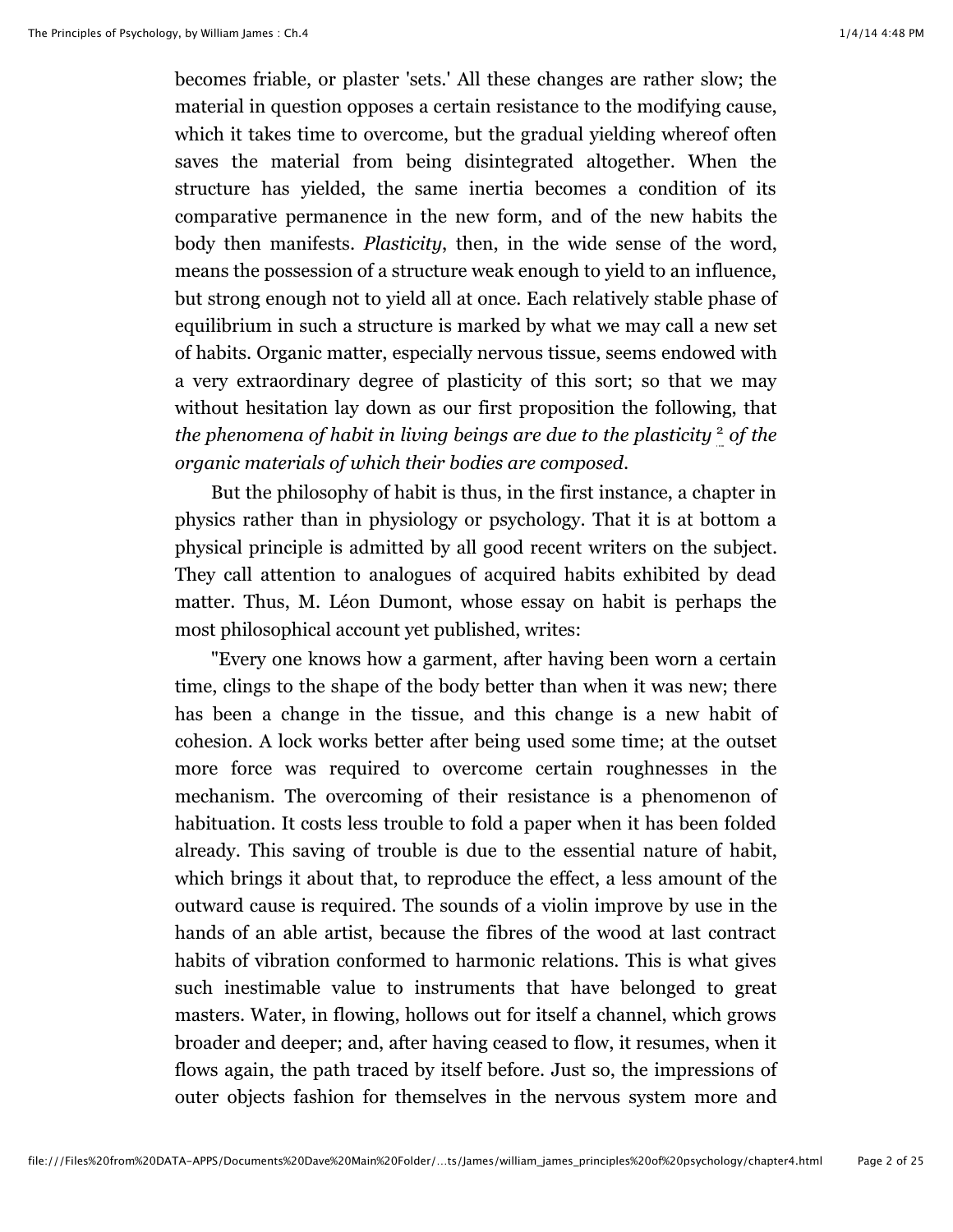more appropriate paths, and these vital phenomena recur under similar excitements from without, when they have been interrupted a certain time.["3](file:///Files%20from%20DATA-APPS/Documents%20Dave%20Main%20Folder/Philosophy/Philosophy%20Texts%20Bibliographies%20and%20Photos/Philosophy%20Texts/Philosophy%20Texts%20by%20Period%20and%20Figure/Classical%20Pragmatism/Classical%20Pragmatism%20Texts/James/william_james_principles%20of%20psychology/chapter4.html#fn138)

Not in the nervous system alone. A scar anywhere is a *locus minoris resistentioe*, more liable to be abraded, inflamed, to suffer pain and cold, than are the neighboring parts. A sprained ankle, a dislocated arm, are in danger of being sprained or dislocated again; joints that have once been attacked by rheumatism or gout, mucous membranes that have been the seat of catarrh, are with each fresh recurrence more prone to a relapse, until often the morbid state chronically substitutes itself for the sound one. And if we ascend to the nervous system, we find how many so-called functional diseases seem to keep themselves going simply because they happen to have once begun; and how the forcible cutting short by medicine of a few attacks is often sufficient to enable the physiological forces to get possession of the field again, and to bring the organs back to functions of health. Epilepsies, neuralgias, convulsive affections of various sorts, insomnias, are so many cases in point. And, to take what are more obviously habits, the success with which a 'weaning' treatment can often be applied to the victims of unhealthy indulgence of passion, or of mere complaining or irascible disposition, shows us how much the morbid manifestations themselves were due to the mere inertia of the nervous organs, when once launched on a false career.

Can we now form a notion of what the inward physical changes may be like, in organs whose habits have thus struck into new paths? In other words, can we say just what mechanical facts the expression 'change of habit' covers when it is applied to a nervous system? Certainly we cannot in anything like a minute or definite way. But our usual scientific custom of interpreting hidden molecular events after the analogy of visible massive ones enables us to frame easily an abstract and general scheme of processes which the physical changes in question *may* be like. And when once the possibility of *some* kind of mechanical interpretation is established, Mechanical Science, in her present mood, will not hesitate to set her brand of ownership upon the matter, feeling sure that it is only a question of time when the exact mechanical explanation of the case shall be found out.

If habits are due to the plasticity of materials to outward agents, we can immediately see to what outward influences, if to any, the brainmatter is plastic. Not to mechanical pressures, not to thermal changes,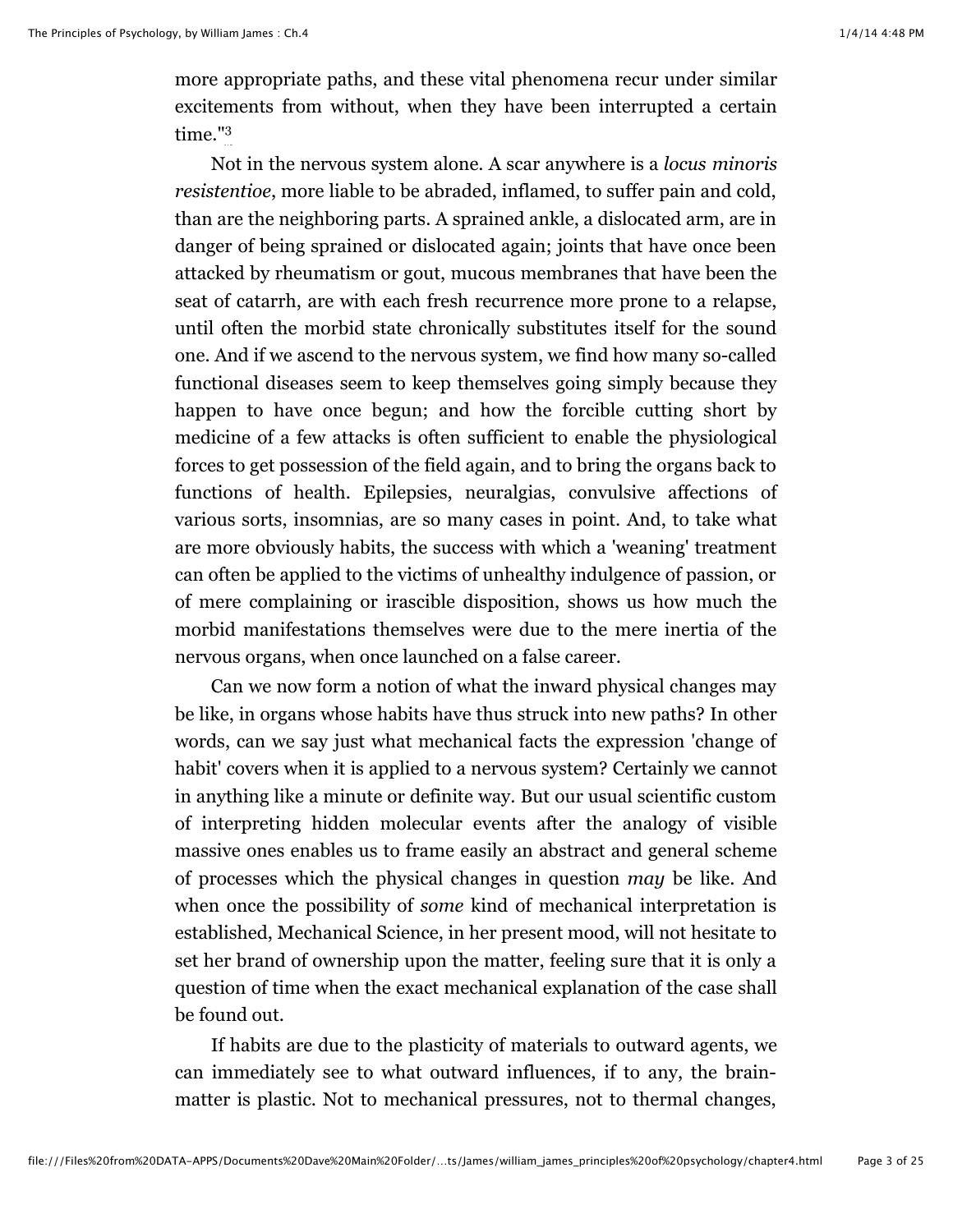not to any of the forces to which all the other organs of our body are exposed; for nature has carefully shut up our brain and spinal cord in bony boxes where no influences of this sort can get at them. She has floated them in fluid so that only the severest shocks can give them a concussion, and blanketed and wrapped them about in an altogether exceptional way. The only impressions that can be made upon them are through the blood, on the one hand, and through the sensory nerveroots, on the other; and it is to the infinitely attenuated currents that pour in through these latter channels that the hemispherical cortex shows itself to be so peculiarly susceptible. The currents, once in, must find a way out. In getting out they leave their traces in the paths which they take. The only thing they *can* do, in short, is to deepen old paths or to make new ones; and the whole plasticity of the brain sums itself up in two words when we call it an organ in which currents pouring in from the sense-organs make with extreme facility paths which do not easily disappear. For, of course, a simple habit, like every other nervous event the habit of snuffling, for example, or of putting one's hands into one's pockets, or of biting one's nails - is, mechanically, nothing but a reflex discharge; and its anatomical substratum must be a path in the system. The most complex habits, as we shall presently see more fully, are, from the same point of view, nothing but *concatenated* discharges in the nerve-centres, due to the presence there of systems of reflex paths, so organized as to wake each other up successively - the impression produced by one muscular contraction serving as a stimulus to provoke the next, until a final impression inhibits the process and closes the chain. The only difficult mechanical problem is to explain the formulation *de novo* of a simple reflex or path in a pre-existing nervous system. Here, as in so many other cases, it is only the *premier pas qui coûte*. For the entire nervous system *is* nothing but a system of paths between a sensory *terminus a quo* and a muscular, glandular, or other *terminus ad quem*. A path once traversed by a nerve-current might be expected to follow the law of most of the paths we know, and to be scooped out and made more permeable than before;<sup>4</sup> and this ought to be repeated with each new passage of the current. Whatever obstructions may have kept it at first from being a path should then, little by little, and more and more, be swept out of the way, until at last it might become a natural drainage-channel. This is what happens where either solids or liquids pass over a path; there seems no reason why is should not happen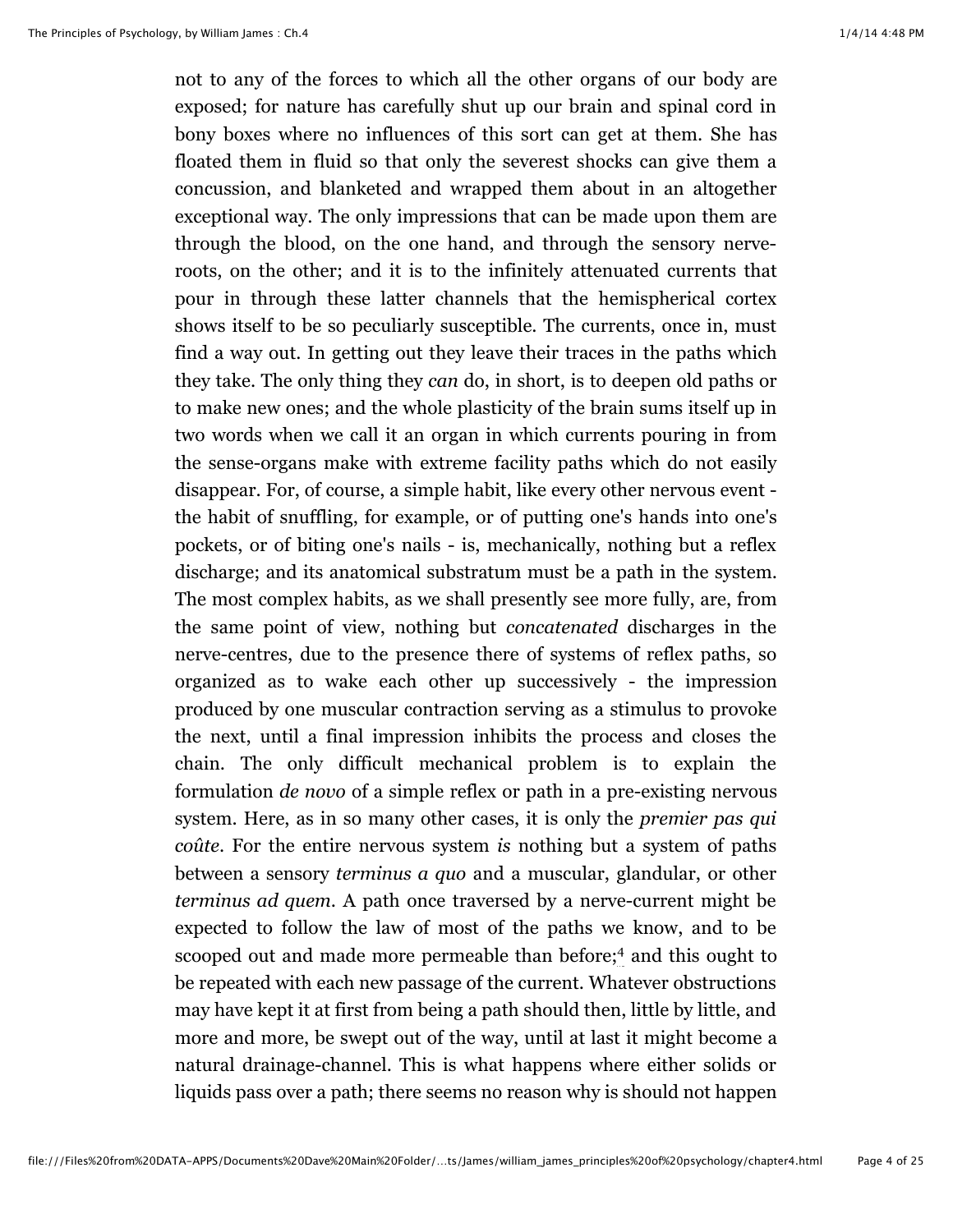where the thing that passes is a mere wave of rearrangement in matter that does not displace itself, but merely changes chemically or turns itself round in place, or vibrates across the line. The most plausible views of the nerve-current make it out to be the passage of some such wave of rearrangement as this. If only a part of the matter of the path were to 'rearrange' itself, the neighboring parts remaining inert, it is easy to see how their inertness might oppose a friction which it would take many waves of rearrangement to break down and overcome. If we call the path itself the 'organ,' and the wave of rearrangement the 'function,' then it is obviously a case for repeating the celebrated French formula of '*La fonction fait l'organe.*'

So nothing is easier than to imagine how, when a current once has traversed a path, it should traverse it more readily still a second time. But what made it ever traverse it the first time?<sup>5</sup> In answering this question we can only fall back on our general conception of a nervous system as a mass of matter whose parts, constantly kept in states of different tension, are as constantly tending to equalize their states. The equalization between any two points occurs through whatever path may at the moment be most pervious. But, as a given point of the system may belong, actually or potentially, to many different paths, and, as the play of nutrition is subject to accidental changes, *blocks* may from time to time occur, and make currents shoot through unwonted lines. Such an unwonted line would be a new-created path, which if traversed repeatedly, would become the beginning of a new reflex arc. All this is vague to the last degree, and amounts to little more than saying that a new path may be formed by the sort of *chances* that in nervous material are likely to occur. But, vague as it is, it is really the last word of our wisdom in the matter.<sup>6</sup>

It must be noticed that the growth of structural modification in living matter may be more rapid than in any lifeless mass, because the incessant nutritive renovation of which the living matter is the seat tends often to corroborate and fix the impressed modification, rather than to counteract it by renewing the original constitution of the tissue that has been impressed. Thus,we notice after exercising our muscles or our brain in a new way, that we can do so no longer at that time; but after a day or two of rest, when we resume the discipline, our increase in skill not seldom surprises us. I have often noticed this in learning a tune; and it has led a German author to say that we learn to swim during the winter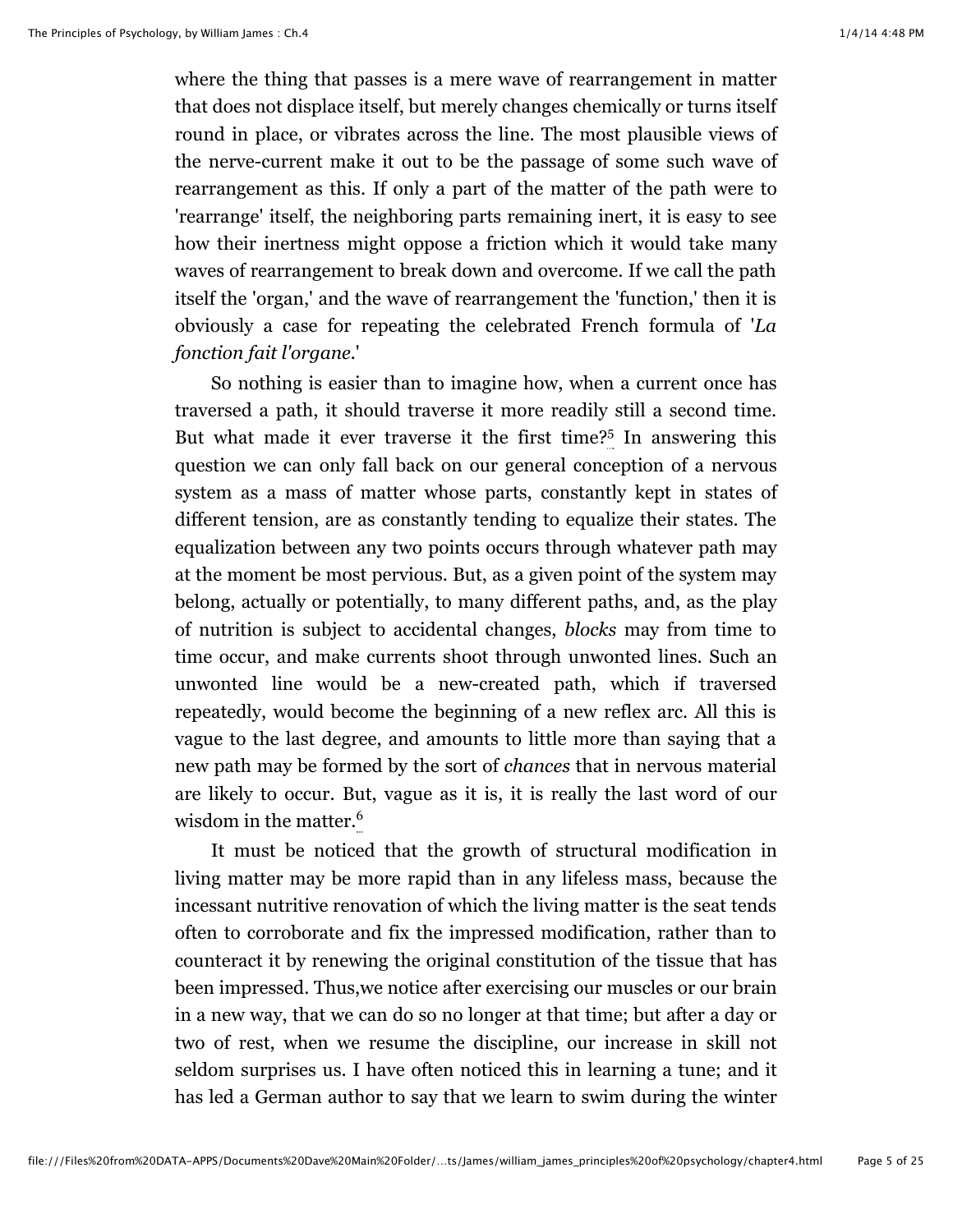and to skate during the summer.

Dr. Carpenter writes:[7](file:///Files%20from%20DATA-APPS/Documents%20Dave%20Main%20Folder/Philosophy/Philosophy%20Texts%20Bibliographies%20and%20Photos/Philosophy%20Texts/Philosophy%20Texts%20by%20Period%20and%20Figure/Classical%20Pragmatism/Classical%20Pragmatism%20Texts/James/william_james_principles%20of%20psychology/chapter4.html#fn142)

"It is a matter of universal experience that every kind of training for special aptitudes is both far more effective, and leaves a more permanent impress, when exerted on the *growing* organism than when brought to bear on the adult. The effect of such training is shown in the tendency of the organ to 'grow to' the mode in which it is habitually exercised; as is evidenced by the increased size and power of particular sets of muscles, and the extraordinary flexibility of joints, which are acquired by such as have been early exercised in gymnastic performances . . . There is no part of the organism of man in which the *reconstructive activity* is so great, during the whole period of life, as it is in the ganglionic substance of the brain. This is indicated by the enormous supply of blood which it receives. . . . It is, moreover, a fact of great significance that the nervesubstance is specially distinguished by its *reparative* power. For while injuries of other tissues (such as the muscular) which are distinguished by the *speciality* of their structure and endowments, are repaired by substance of a lower or less specialized type, those of nerve-substance are repaired by a complete reproduction of the normal tissue; as is evidenced in the sensibility of the newly forming skin which is closing over an open wound, or in the recovery of the sensibility of a piece of 'transplanted' skin, which has for a time been rendered insensible by the complete interruption of the continuity of its nerves. The most remarkable example of this reproduction, however, is afforded by the results of M. Brown-Séquard's<sup>[8](file:///Files%20from%20DATA-APPS/Documents%20Dave%20Main%20Folder/Philosophy/Philosophy%20Texts%20Bibliographies%20and%20Photos/Philosophy%20Texts/Philosophy%20Texts%20by%20Period%20and%20Figure/Classical%20Pragmatism/Classical%20Pragmatism%20Texts/James/william_james_principles%20of%20psychology/chapter4.html#fn143)</sup> experiments upon the gradual restoration of the functional activity of the spinal cord after its complete division; which takes place in way that indicates rather a *reproduction* of the whole, or the lower part of the cord and of the nerves proceeding from it, than a mere *reunion* of divided surfaces. This reproduction is but a special manifestation of the reconstructive change which is *always* taking place in the nervous system; it being not less obvious to the eye of reason that the 'waste' occasioned by its functional activity must be constantly repaired by the production of new tissue, than it is to the eye of sense that such reparation supplies an actual *loss* of substance by disease or injury.

"Now, in this constant and active reconstruction of the nervous system, we recognize a most marked conformity to the general plan manifested in the nutrition of the organism as a whole. For, in the first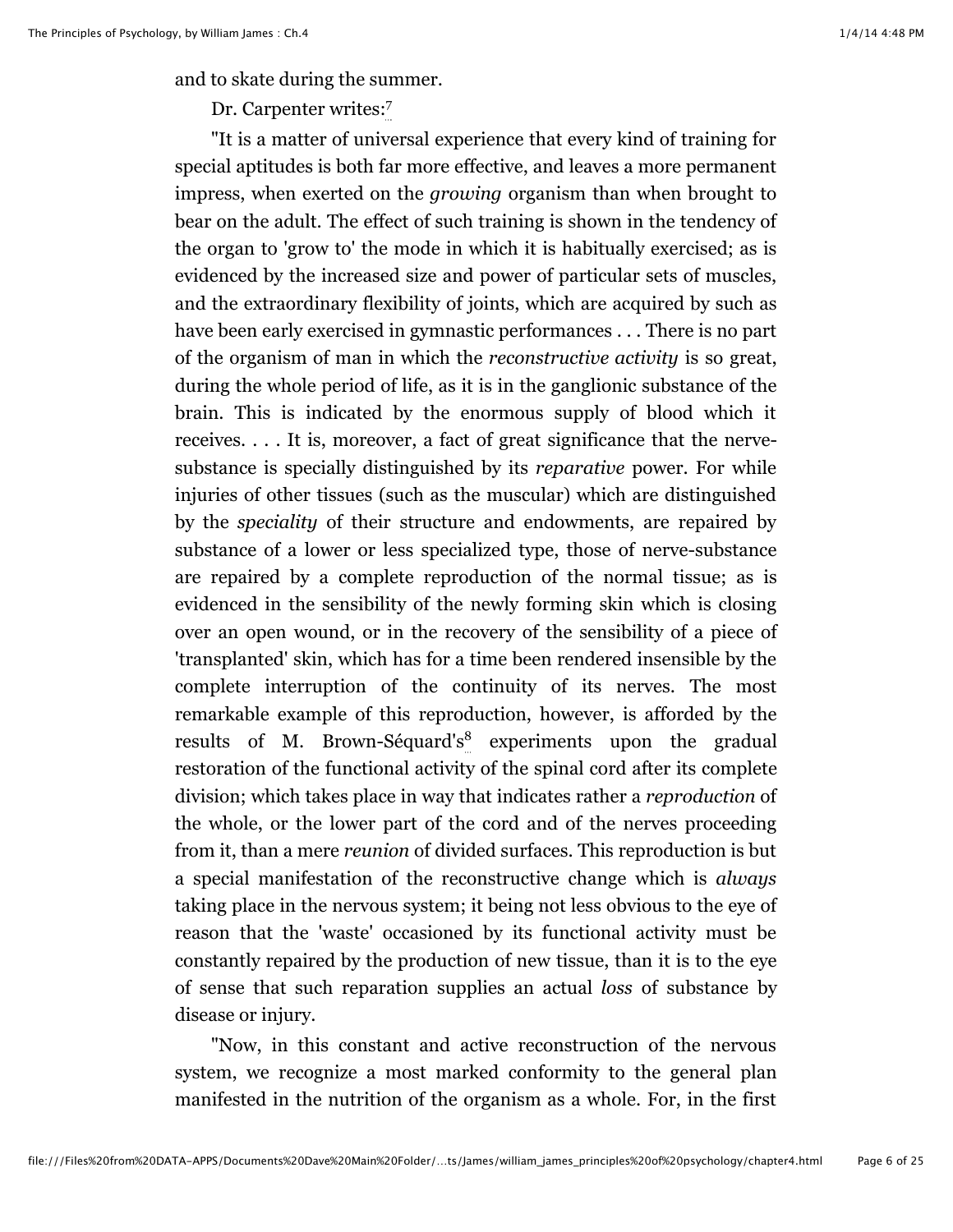place, it is obvious that there is a tendency to the production of a *determinate type* of structure; which type is often not merely that of the species, but some special modification of it which characterized one or both of the progenitors. But this type is peculiarly liable to modification during the early period of life; in which the functional activity of the nervous system (and particularly of the brain) is extraordinarily great, and the reconstructive process proportionally active. And this modifiability expresses itself in the formation of the mechanism by which those *secondarily automatic* modes of movement come to be established, which, in man, take the place of those that are *congenital* in most of the animals beneath him; and those modes of sense-perception come to be *acquired*, which are elsewhere clearly *instinctive*. For there can be no reasonable doubt that, in both cases, a nervous mechanism is *developed* in the course of this self-education, corresponding with that which the lower animals inherit from their parents. The *plan* of that *rebuilding* process, which is necessary to maintain the integrity of the organism generally, and which goes on with peculiar activity in this portion of it, is thus being incessantly modified; and in this manner all that portion of it which ministers to the *external* life of sense and motion that is shared by man with the animal kingdom at large, becomes at adult age the expression of the habits which the individual has acquired during the period of growth and development. Of these habits, some are common to the race generally, while others are peculiar to the individual; those of the former kind (such as walking erect) being universally acquired, save where physical inability prevents; while for the latter a special training is needed, which is usually the more effective the earlier it is begun - as is remarkably seen in the case of such feats of dexterity as require a conjoint education of the perspective and of the motor powers. And when thus developed during the period of growth, so as to have become a part of the constitution of the adult, the acquired mechanism is thenceforth maintained in the ordinary course of the nutritive operations, so as to be ready for use when called upon, even after long inaction.

"What is so clearly true of the nervous apparatus of animal life can scarcely be otherwise than true of that which ministers to the automatic activity of the mind. For, as already shown, the study of psychology has evolved no more certain result than that there are uniformities of mental action which are so entirely conformable to those of bodily action as to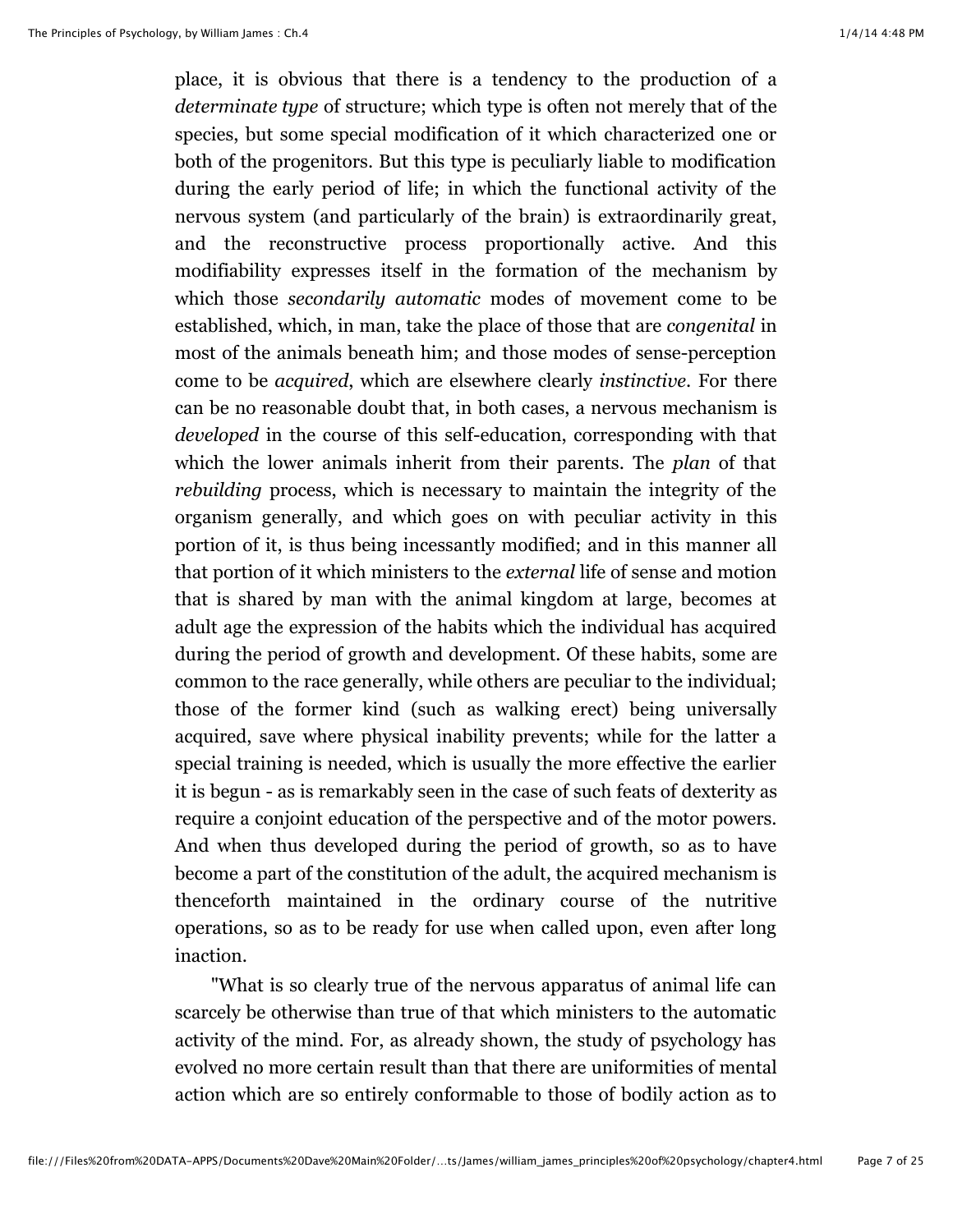indicate their intimate relation to a 'mechanism of thought and feeling,' acting under the like conditions with that of sense and motion. The psychical principles of *association*, indeed, and the physiological principles of *nutrition*, simply express - the former in terms of mind, the latter in terms of brain - the universally admitted fact that any sequence of mental action which has been frequently repeated tends to perpetuate itself; so that we find ourselves automatically prompted to *think*, *feel*, or *do* what we have been before accustomed to think, feel, or do, under like circumstances, without any consciously formed *purpose*, or anticipation of results. For there is no reason to regard the cerebrum as an exception to the general principle that, while each part of the organism tends to *form itself* in accordance with the mode in which it is habitually exercised, this tendency will be especially strong in the nervous apparatus, in virtue of that *incessant regeneration* which is the very condition of its functional activity. It scarcely, indeed, admits of doubt that every state of ideational consciousness which is either *very strong* or is *habitually repeated* leaves an organic impression on the cerebrum; in virtue of which that same state may be reproduced at any future time, in respondence to a suggestion fitted to excite it.  $\dots$  . The 'strength of early association' is a fact so universally recognized that the expression of it has become proverbial; and this precisely accords with the physiological principle that, during the period of growth and development, the formative activity of the brain will be most amenable to directing influences. It is in this way that what is early 'learned by heart' becomes branded in (as it were) upon the cerebrum; so that its 'traces' are never lost, even though the conscious memory of it may have completely faded out. For, when the organic modification has been once *fixed* in the growing brain, it becomes a part of the normal fabric, and is regularly *maintained* by nutritive substitution; so that it may endure to the end of life, like the scar of a wound."

Dr. Carpenter's phrase that *our nervous system grows to the modes in which it has been exercised* expresses the philosophy of habit in a nutshell. We may now trace some of the practical applications of the principle to human life.

The first result of it is that *habit simplifies the movements required to achieve a given result, makes them more accurate and diminishes fatigue*.

"The beginner at the piano not only moves his finger up and down in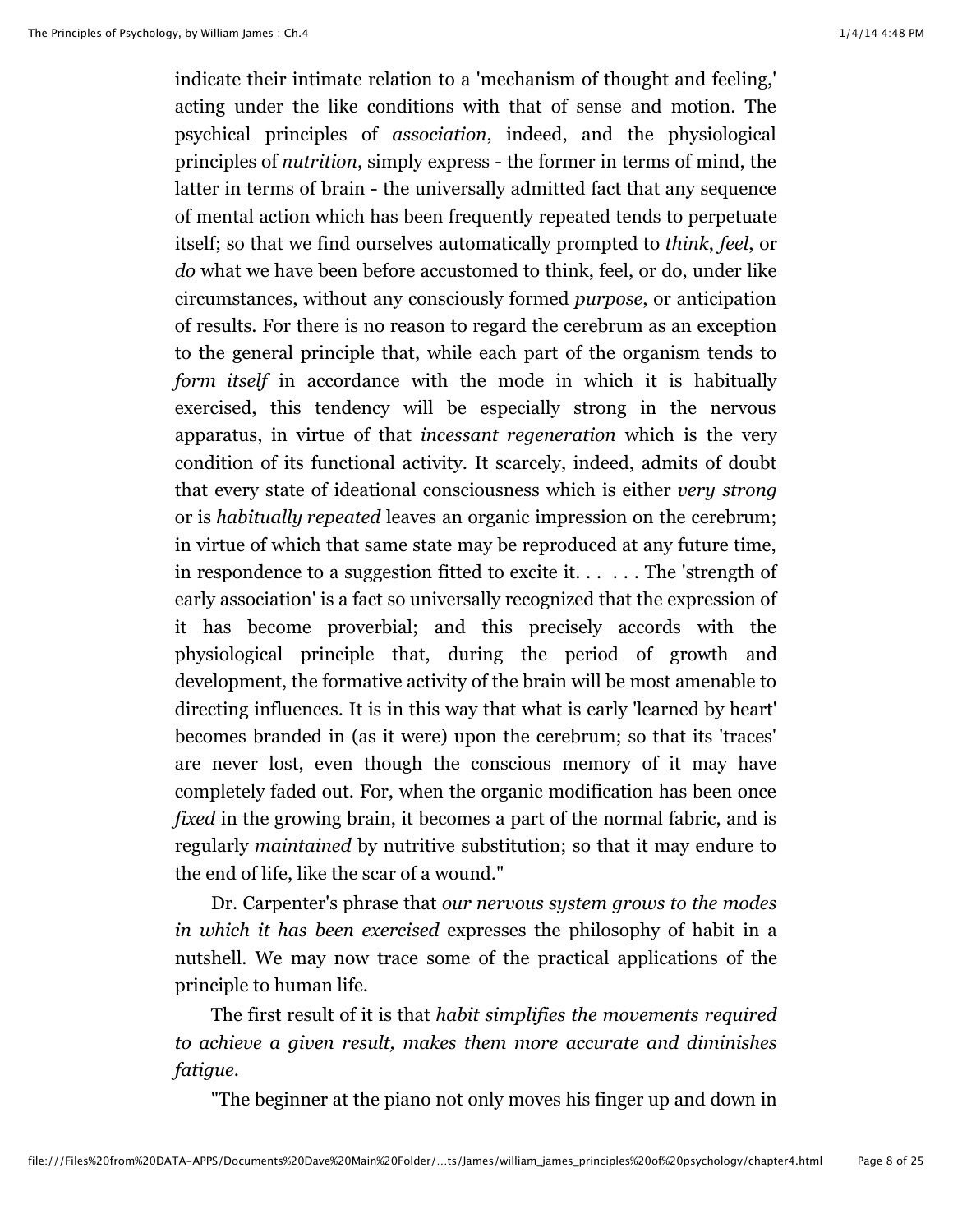order to depress the key, he moves the whole hand, the forearm and even the entire body, especially moving its least rigid part, the head, as if he would press down the key with that organ too. Often a contraction of the abdominal muscles occurs as well. Principally, however, the impulse is determined to the motion of the hand and of the single finger. This is, in the first place, because the movement of the finger is the movement *thought of*, and, in the second place, because its movement and that of the key are the movements we try to *perceive*, along with the results of the latter on the ear. The more often the process is repeated, the more easily the movement follows, on account of the increase in permeability of the nerves engaged.

"But the more easily the movement occurs, the slighter is the stimulus required to set it up; and the slighter the stimulus is, the more its effect is confined to the fingers alone.

"Thus, an impulse which originally spread its effects over the whole body, or at least over many of its movable parts, is gradually determined to a single definite organ, in which it effects the contraction of a few limited muscles. In this change the thoughts and perceptions which start the impulse acquire more and more intimate causal relations with a particular group of motor nerves.

"To recur to a simile, at least partially apt, imagine the nervous system to represent a drainage-system, inclining, on the whole, toward certain muscles, but with the escape thither somewhat clogged. Then streams of water will, on the whole, tend most to fill the drains that go towards these muscles and to wash out the escape. In case of a sudden 'flushing,' however, the whole system of channels will fill itself, and the water overflow everywhere before it escapes. But a moderate quantity of water invading the system will flow through the proper escape alone.

"Just so with the piano-player. As soon as his impulse, which has gradually learned to confine itself to single muscles, grows extreme, it overflows into larger muscular regions. He usually plays with his fingers, his body being at rest. But no sooner does he get excited than his whole body becomes 'animated,' and he moves his head and trunk, in particular, as if these also were organs with which he meant to belabor the keys."[9](file:///Files%20from%20DATA-APPS/Documents%20Dave%20Main%20Folder/Philosophy/Philosophy%20Texts%20Bibliographies%20and%20Photos/Philosophy%20Texts/Philosophy%20Texts%20by%20Period%20and%20Figure/Classical%20Pragmatism/Classical%20Pragmatism%20Texts/James/william_james_principles%20of%20psychology/chapter4.html#fn144)

Man in born with a tendency to do more things than he has readymade arrangements for in his nerve-centres. Most of the performances of other animals are automatic. But in him the number of them is so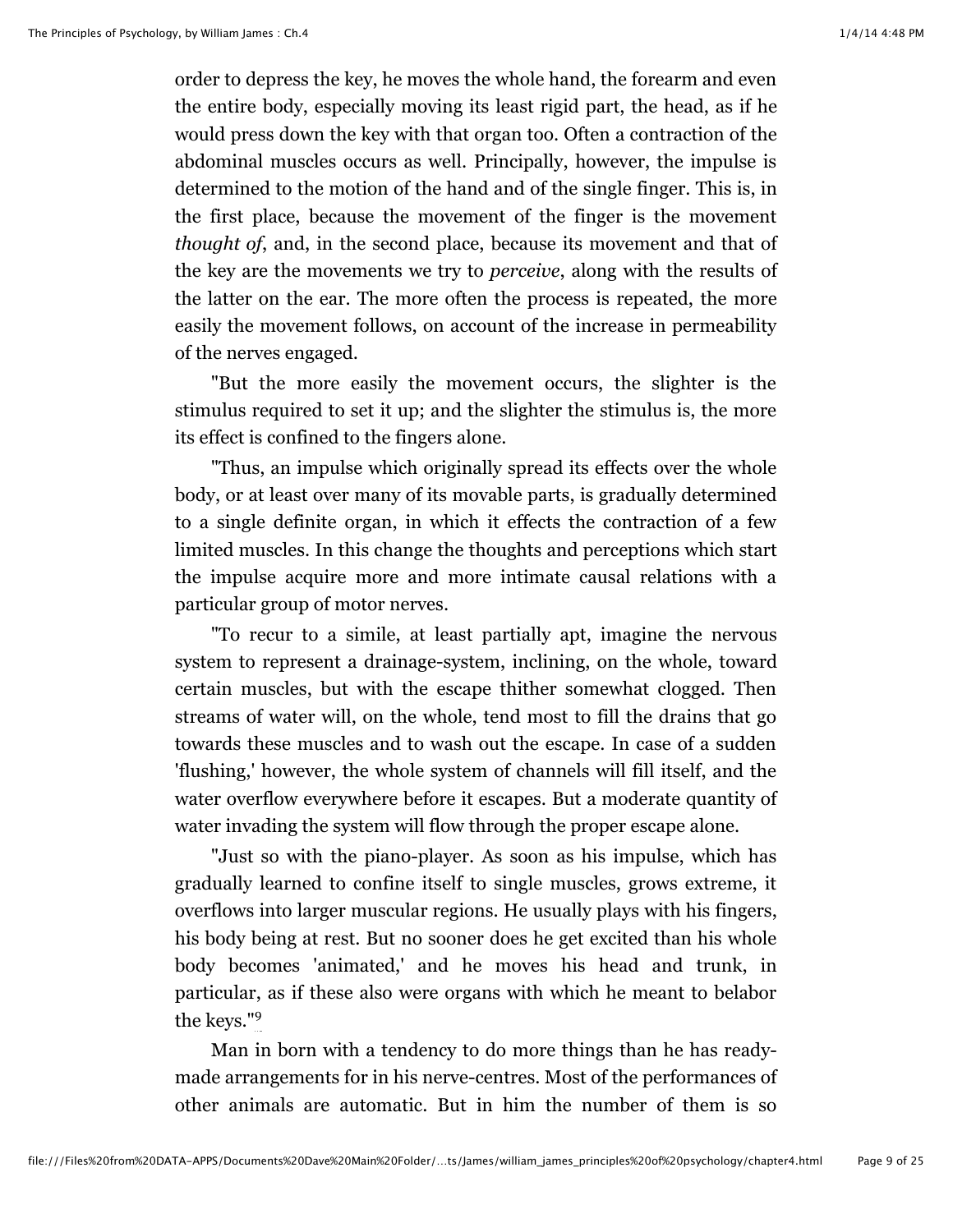enormous, that most of them must be the fruit of painful study. If practice did not make perfect, nor habit economize the expense of nervous and muscular energy, he would therefore be in a sorry plight. As Dr. Maudsley says: [10](file:///Files%20from%20DATA-APPS/Documents%20Dave%20Main%20Folder/Philosophy/Philosophy%20Texts%20Bibliographies%20and%20Photos/Philosophy%20Texts/Philosophy%20Texts%20by%20Period%20and%20Figure/Classical%20Pragmatism/Classical%20Pragmatism%20Texts/James/william_james_principles%20of%20psychology/chapter4.html#fn145)

:If an act became no easier after being done several times, if the careful direction of consciousness were necessary to its accomplishment on each occasion, it is evident that the whole activity of a lifetime might be confined to one or two deeds - that no progress could take place in development. A man might be occupied all day in dressing and undressing himself; the attitude of his body would absorb all his attention and energy; the washing of his hands or the fastening of a button would be as difficult to him on each occasion as to the child on its first trial; and he would, furthermore, be completely exhausted by his exertions. Think of the pains necessary to teach a child to stand, of the many efforts which it must make, and of the ease with which it at last stands, unconscious of any effort. For while secondarily automatic acts are accomplished with comparatively little weariness - in this regard approaching the organic movements, or the original reflex movements - the conscious effort of the will soon produces exhaustion. A spinal cord without . . . memory would simply be an idiotic spinal cord . . . It is impossible for an individual to realize how much he owes to its automatic agency until disease has impaired its functions."

## The next result is that *habit diminishes the conscious attention with which our acts are performed*.

One may state this abstractly thus: If an act require for its execution a chain, *A, B, C, D, E, F, G*, etc., of successive nervous events, then in the first performances of the action the conscious will must choose each of these events from a number of wrong alternatives that tend to present themselves; but habit soon brings it about that each event calls up its own appropriate successor without any alternative offering itself, and without any reference to the conscious will, until at last the whole chain, *A, B, C, D, E, F, G,* rattles itself off as soon as *A* occurs, just as if *A* and the rest of the chain were fused into a continuous stream. When we are learning to walk, to ride, to swim, skate, fence, write, play, or sing, we interrupt ourselves at every step by unnecessary movements and false notes. When we are proficients, on the contrary, the results not only follow with the very minimum of muscular action requisite to bring them forth, they also follow from a single instantaneous 'cue.' The marksman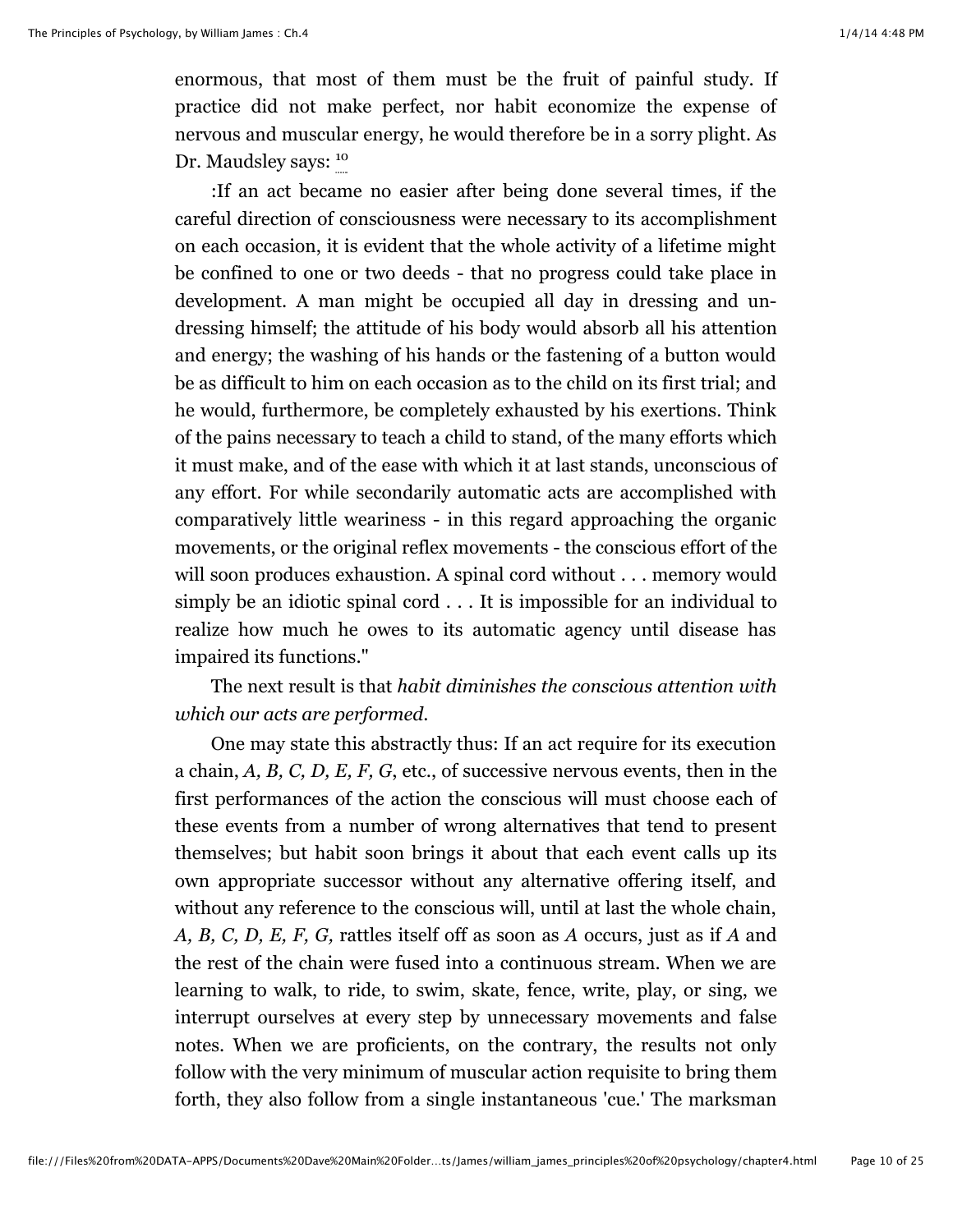sees the bird, and, before he knows it, he has aimed and shot. A gleam in his adversary's eye, a momentary pressure from his rapier, and the fencer finds that he has instantly made the right parry and return. A glance at the musical hieroglyphics, and the pianist's fingers have ripped through a cataract of notes. And not only is it the right thing at the right time that we thus involuntarily do, but the wrong thing also, if it be an habitual thing. Who is there that has never wound up his watch on taking off his waistcoat in the daytime, or taken his latchkey out on arriving at the door-step of a friend? Very absent-minded persons in going to their bedroom to dress for dinner have been known to take off one garment after another and finally to get into bed, merely because that was the habitual issue of the first few movements when performed at a later hour. The writer well remembers how, on revisiting Paris after ten years' absence, and, finding himself in the street in which for one winter he had attended school, he lost himself in a brown study, from which he was awakened by finding himself upon the stairs which led to the apartment in a house many streets away in which he had lived during that earlier time, and to which his steps from the school had then habitually led. We all of us have a definite routine manner of performing certain daily offices connected with the toilet, with the opening and shutting of familiar cupboards, and the like. Our lower centres know the order of these movements, and show their knowledge by their 'surprise' if the objects are altered so as to oblige the movement to be made in a different way. But our higher thought-centres know hardly anything about the matter. Few men can tell off-hand which sock, shoe, or trousers-leg they put on first. They must first mentally rehearse the act; and even that is often insufficient - the act must be *performed*. So of the questions, Which valve of my double door opens first? Which way does my door swing? etc. I cannot *tell* the answer; yet my *hand* never makes a mistake. No one can *describe* the order in which he brushes his hair or teeth; yet it is likely that the order is a pretty fixed one in all of us.

These results may be expressed as follows:

In action grown habitual, what instigates each new muscular contraction to take place in its appointed order is not a thought or a perception, but the *sensation occasioned by the muscular contraction just finished*. A strictly voluntary act has to be guided by idea, perception, and volition, throughout its whole course. In an habitual action, mere sensation is a sufficient guide, and the upper regions of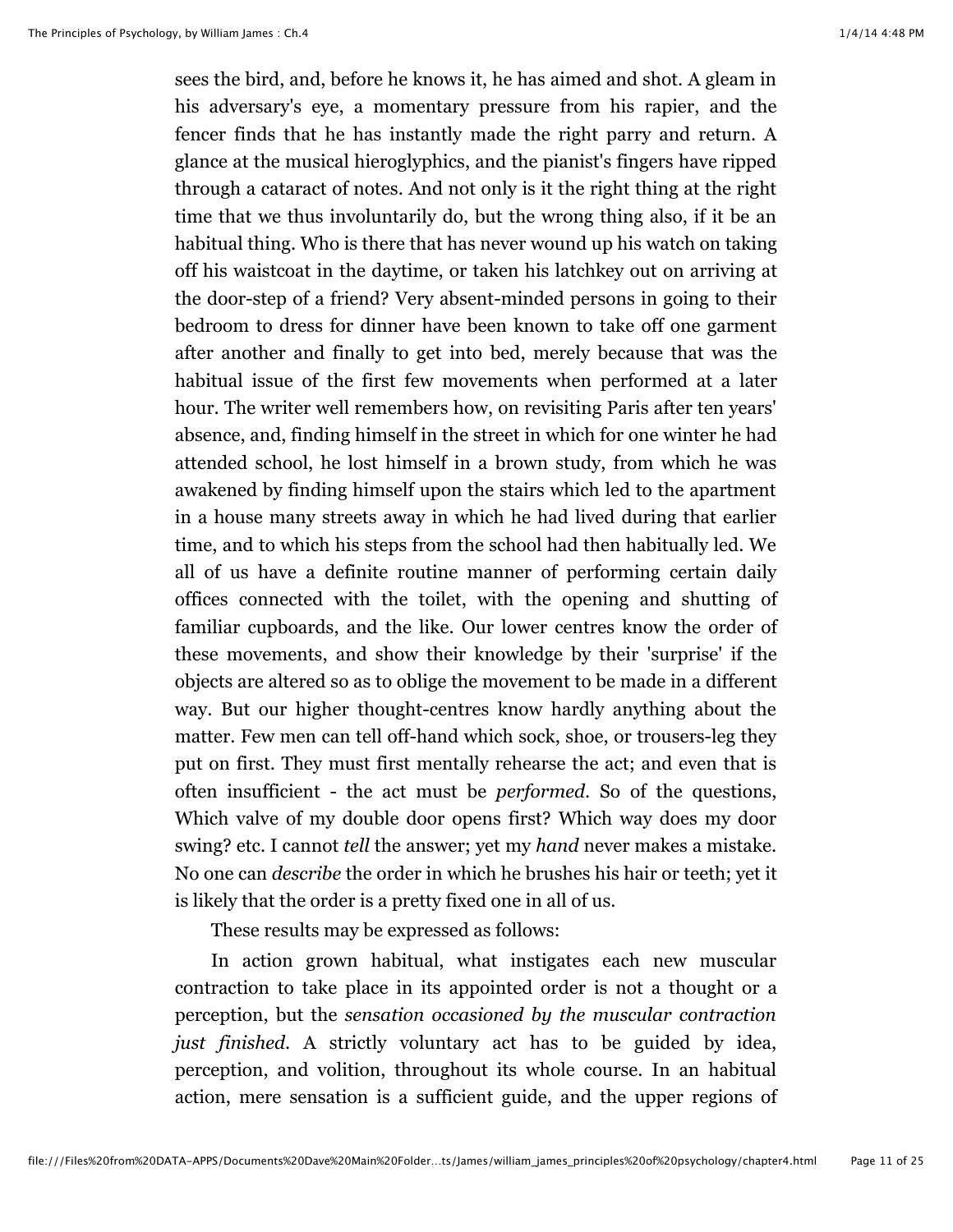brain and mind are set comparatively free. A diagram will make the matter clear:



and let *a, b, c, d, e, f* stand for the respective sensations which these contractions excite in us when they are successively performed. Such sensations will usually be of the muscles, skin, or joints of the parts moved, but they may also be effects of the movement upon the eye or the ear. Through them, and through them alone, we are made aware whether the contraction has or has not occurred. When the series, *A, B, C, D, E, F, G*, is being learned, each of these sensations becomes the object of a separate perception by the mind. By it we test each movement, to see if it be right before advancing to the next. We hesitate, compare, choose, revoke, reject, etc., by intellectual means; and the order by which the next movement is discharged is an express order from the ideational centres after this deliberation has been gone through.

In habitual action, on the contrary, the only impulse which the centres of idea or perception need send down is the initial impulse, the command to *start*. This is represented in the diagram by *V*; it may be a thought of the first movement or of the last result, or a mere perception of some of the habitual conditions of the chain, the presence, e.g., of the keyboard near the hand. In the present case, no sooner has the conscious thought or volition instigated movement *A*, than *A*, through the sensation *a* of its own occurrence, awakens *B* reflexly; *B* then excites *C* through *b*, and so on till the chain is ended when the intellect generally takes cognizance of the final result. The process, in fact, resembles the passage of a wave of 'peristaltic' motion down the bowels. The intellectual perception at the end is indicated in the diagram by the effect of *G* being represented, at *G'* , in the ideational centres above the merely sensational line. The sensational impressions, *a, b, c, d, e, f,* are all supposed to have their seat below the ideational lines. That our ideational centres, if involved at all by *a, b, c, d, e, f,* are involved in a minimal degree, is shown by the fact that the attention may be wholly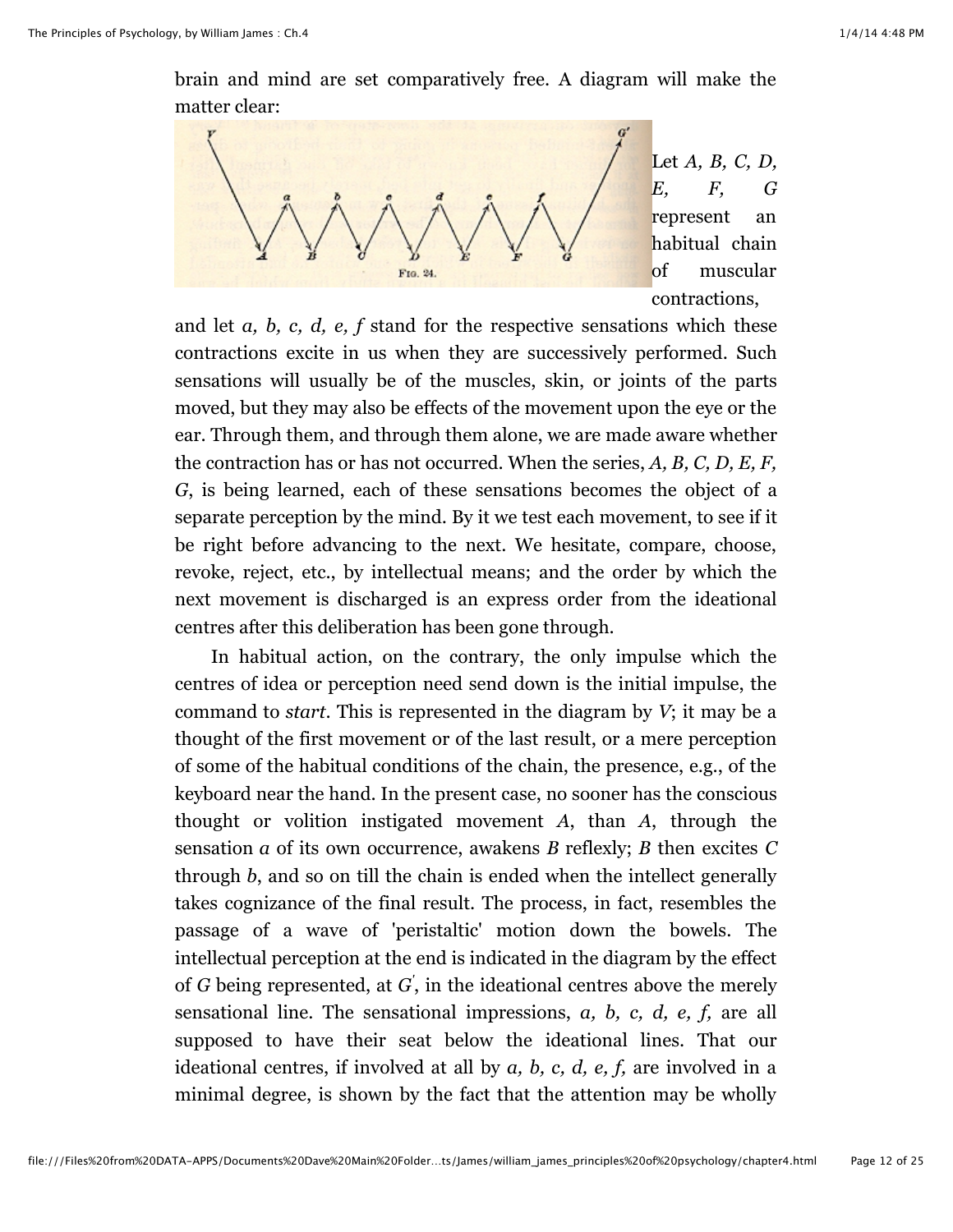absorbed elsewhere. We may say our prayers, or repeat the alphabet, with our attention far away.

"A musical performer will play a piece which has become familiar by repetition while carrying on an animated conversation, or while continuously engrossed by some train of deeply interesting thought; the accustomed sequence of movements being directly prompted by the *sight* of the notes, or by the remembered succession of the *sounds* (if the piece is played from memory), aided in both cases by the guiding sensations derived from the muscles themselves. But, further, a higher degree of the same 'training' (acting on an organism specially fitted to profit by it) enables an accomplished pianist to play a difficult piece of music at sight; the movements of the hands and fingers following so immediately upon the sight of the notes that it seems impossible to believe that any but the very shortest and most direct track can be the channel of the nervous communication through which they are called forth. The following curious example of the same class of *acquired aptitudes*, which differ from instincts only in being prompted to action by the will, is furnished by Robert Houdin:

"'With a view of cultivating the rapidity of visual and tactile perception, and the precision of respondent movements, which are necessary for the success in every kind of prestidigitation, Houdin early practised the art of juggling with balls in the air; and having, after a month's practice, become thorough master of the art of keeping up *four* balls at once, he placed a book before him, and, while the balls were in the air, accustomed himself to read without hesitation. 'This,' he says, 'will probably seem to my readers very extraordinary; but I shall surprise them still more when I say that I have just amused myself with repeating this curious experiment. Though thirty years have elapsed since the time I was writing, and though I have scarcely once touched the balls during that period, I can still manage to read with ease while keeping *three* balls up."" (Autobiography, p. 26.) $11$ 

We have called *a, b, c, d, e, f, the antecedents of the successive* muscular attractions, by the name of sensations. Some authors seem to deny that they are even this. If not even this, they can only be centripetal nerve-currents, not sufficient to arouse feeling, but sufficient to arouse motor response[.12](file:///Files%20from%20DATA-APPS/Documents%20Dave%20Main%20Folder/Philosophy/Philosophy%20Texts%20Bibliographies%20and%20Photos/Philosophy%20Texts/Philosophy%20Texts%20by%20Period%20and%20Figure/Classical%20Pragmatism/Classical%20Pragmatism%20Texts/James/william_james_principles%20of%20psychology/chapter4.html#fn147) It may be at once admitted that they are not distinct *volitions*. The will, if any will be present, limits itself to a *permission* that they exert their motor effects, Dr. Carpenter writes: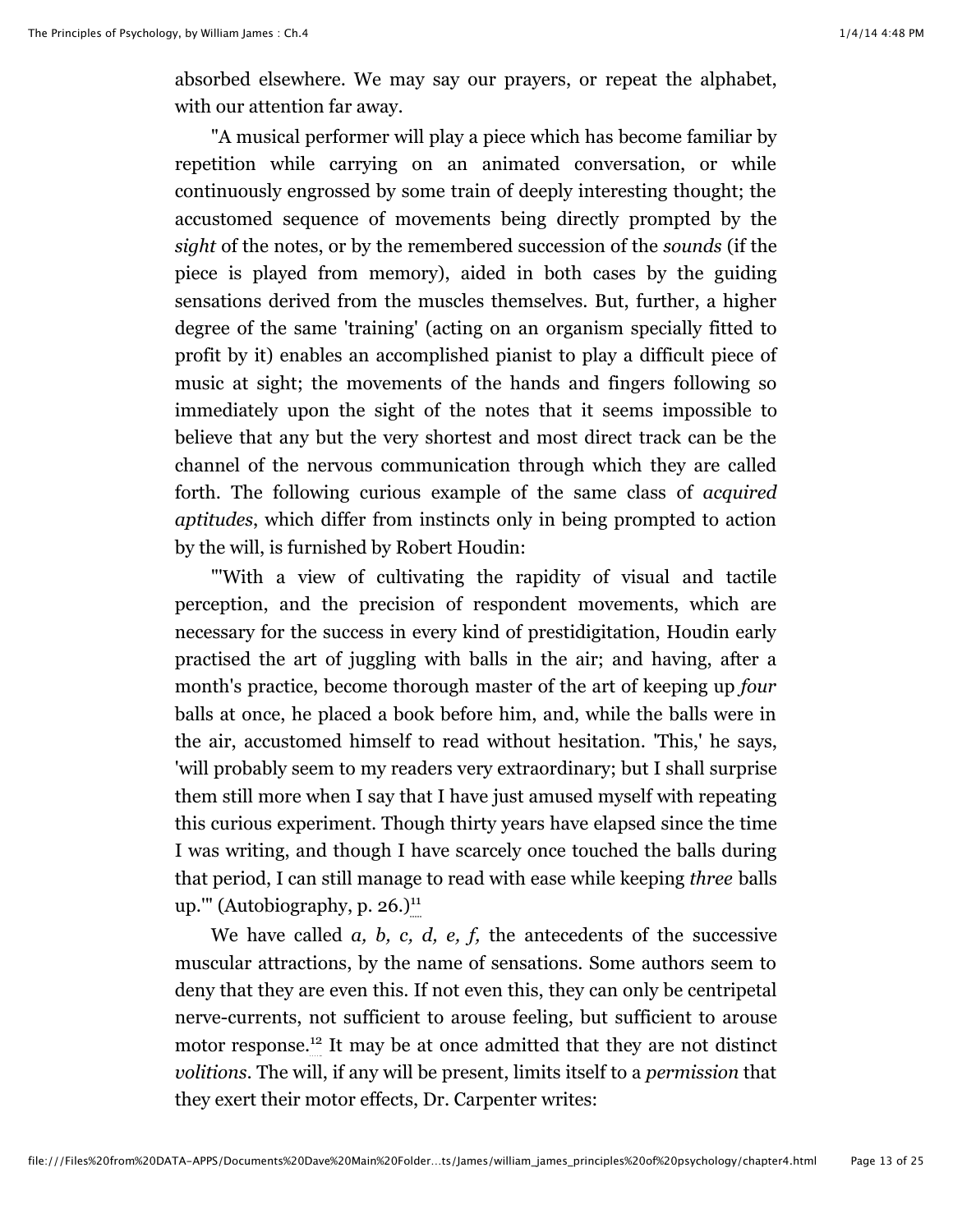"There may still be metaphysicians who maintain that actions which were originally prompted by the will with a distinct intention, and which are still entirely under its control, can never cease to be volitional; and that either an infinitesimally small amount of will is required to sustain them when they have been once set going, or that the will is in a sort of pendulum-like oscillation between the two actions - the maintenance of the train of *thought*, and the maintenance of the train of *movement*. But if only an infinitesimally small amount of will is necessary to sustain them, is not this tantamount to saying that they go on by a force of their own? And does not the experience of the *perfect continuity* of our train of thought during the performance of movements that have become habitual, entirely negative the hypothesis of oscillation? Besides, if such an oscillation existed, there must be *intervals* in which each action goes on *of itself*; so that its essentially automatic character is virtually admitted. The physiological explanation, that the mechanism of locomotion, as of other habitual movements, *grows to* the mode in which it is early exercised, and that it then works automatically under the general control and direction of the will, can scarcely be put down by any assumption of an hypothetical necessity, which rests only on the basis of ignorance of one side of our composite nature.["13](file:///Files%20from%20DATA-APPS/Documents%20Dave%20Main%20Folder/Philosophy/Philosophy%20Texts%20Bibliographies%20and%20Photos/Philosophy%20Texts/Philosophy%20Texts%20by%20Period%20and%20Figure/Classical%20Pragmatism/Classical%20Pragmatism%20Texts/James/william_james_principles%20of%20psychology/chapter4.html#fn148)

But if not distinct acts of will, these immediate antecedents of each movement of the chain are at any rate accompanied by consciousness of some kind. They are *sensations* to which we are *usually inattentive*, but which immediately call out attention if they go *wrong*. Schneider's account of these sensations deserves to be quoted. In the act of walking, he says, even when our attention is entirely off,

"we are continuously aware of certain muscular feelings; and we have, moreover, a feeling of certain impulses to keep our equilibrium and to set down one leg after another. It is doubtful whether we could preserve equilibrium if no sensation of our body's attitude were there, and doubtful whether we should advance our leg if we had no sensation of its movements as executed, and not even a minimal feeling of impulse to set it down. Knitting appears altogether mechanical, and the knitter keeps up her knitting even while she reads or is engaged in lively talk. But if we ask her how this be possible, she will hardly reply that the knitting goes on of itself. She will rather say that she has a feeling of it, that she feels in her hands that she knits and how she must knit, and that therefore the movements of knitting are called forth and regulated by the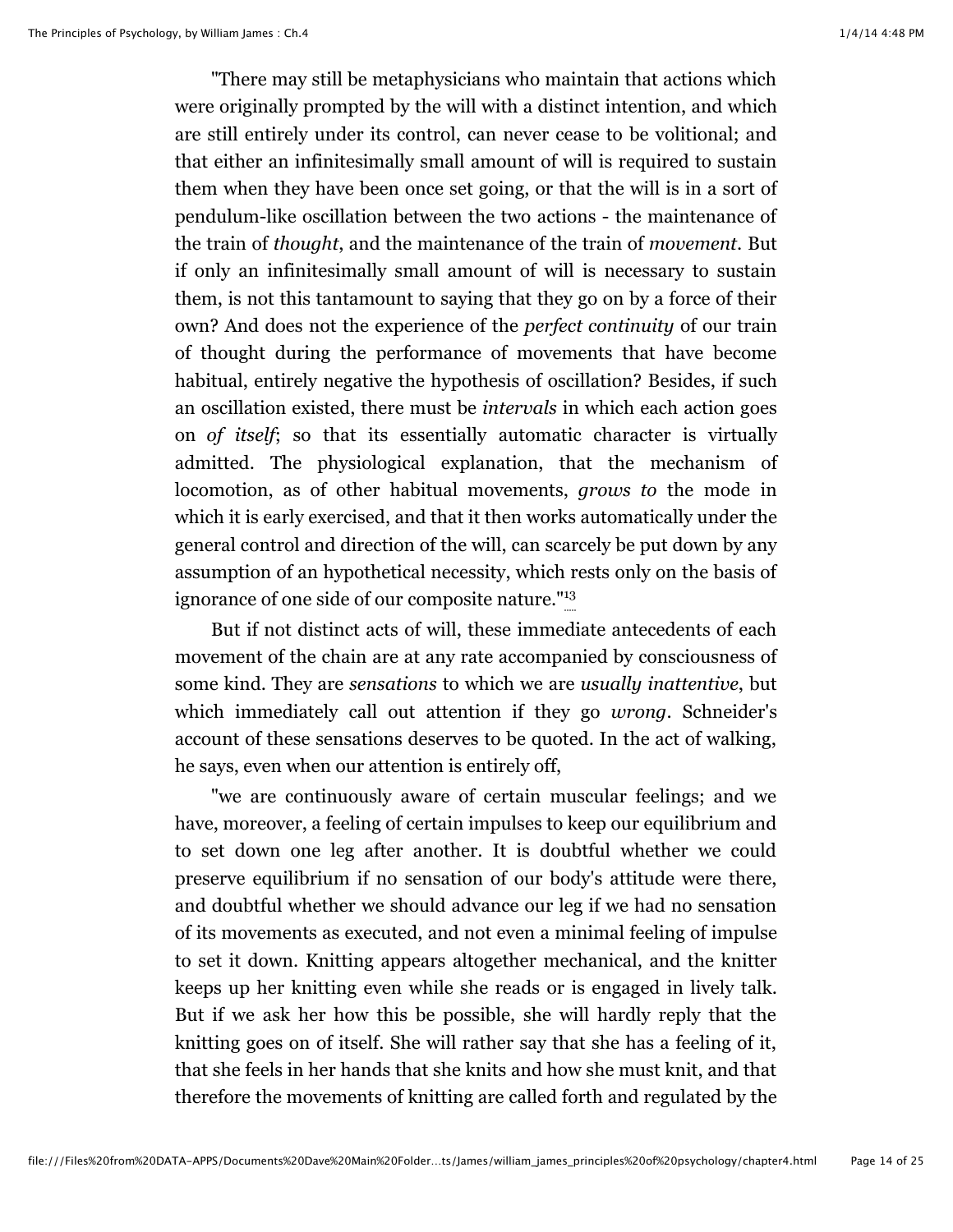sensations associated therewithal, even when the attention is called away.

"So of every one who practises, apparently automatically, a longfamiliar handicraft. The smith turning his tongs as he smites the iron, the carpenter wielding his plane, the lace-maker with her bobbin, the weaver at his loom, all will answer the same question in the same way by saying that they have a feeling of the proper management of the implement in their hands.

"In these cases, the feelings which are conditions of the appropriate acts are very faint. But none the less are they necessary. Imagine your hands not feeling; your movements could then only be provoked by ideas, and if your ideas were then diverted away, the movements ought to come to a standstill, which is a consequence that seldom occurs.["14](file:///Files%20from%20DATA-APPS/Documents%20Dave%20Main%20Folder/Philosophy/Philosophy%20Texts%20Bibliographies%20and%20Photos/Philosophy%20Texts/Philosophy%20Texts%20by%20Period%20and%20Figure/Classical%20Pragmatism/Classical%20Pragmatism%20Texts/James/william_james_principles%20of%20psychology/chapter4.html#fn149)

Again:

"An idea makes you take, for example, a violin into your left hand. But it is not necessary that your idea remain fixed on the contraction of the muscles of the left hand and fingers in order that the violin may continue to be held fast and not let fall. The sensations themselves which the holding of the instrument awakens in the hand, since they are associated with the motor impulse of grasping, are sufficient to cause this impulse, which then lasts as long as the feeling itself lasts, or until the impulse is inhibited by the idea of some antagonistic motion."

And the same may be said of the manner in which the right hand holds the bow:

"It sometimes happens, in beginning these simultaneous combinations, that one movement or impulse will cease if the consciousness turn particularly toward another, because at the outset the guiding sensations must *all* be strongly *felt*. The bow will perhaps slip from the fingers, because some of the muscles have relaxed. But the slipping is a cause of new sensations starting up in the hand, so that the attention is in a moment brought back to the grasping of the bow.

"The following experiment shows this well: When one begins to play on the violin, to keep him from raising his right elbow in playing a book is placed under his right armpit, which he is ordered to hold fast by keeping the upper arm tight against his body. The muscular feelings, and feelings of contact connected with the book, provoke an impulse to press it tight. But often it happens that the beginner, whose attention gets absorbed in the production of the notes, lets drop the book. Later,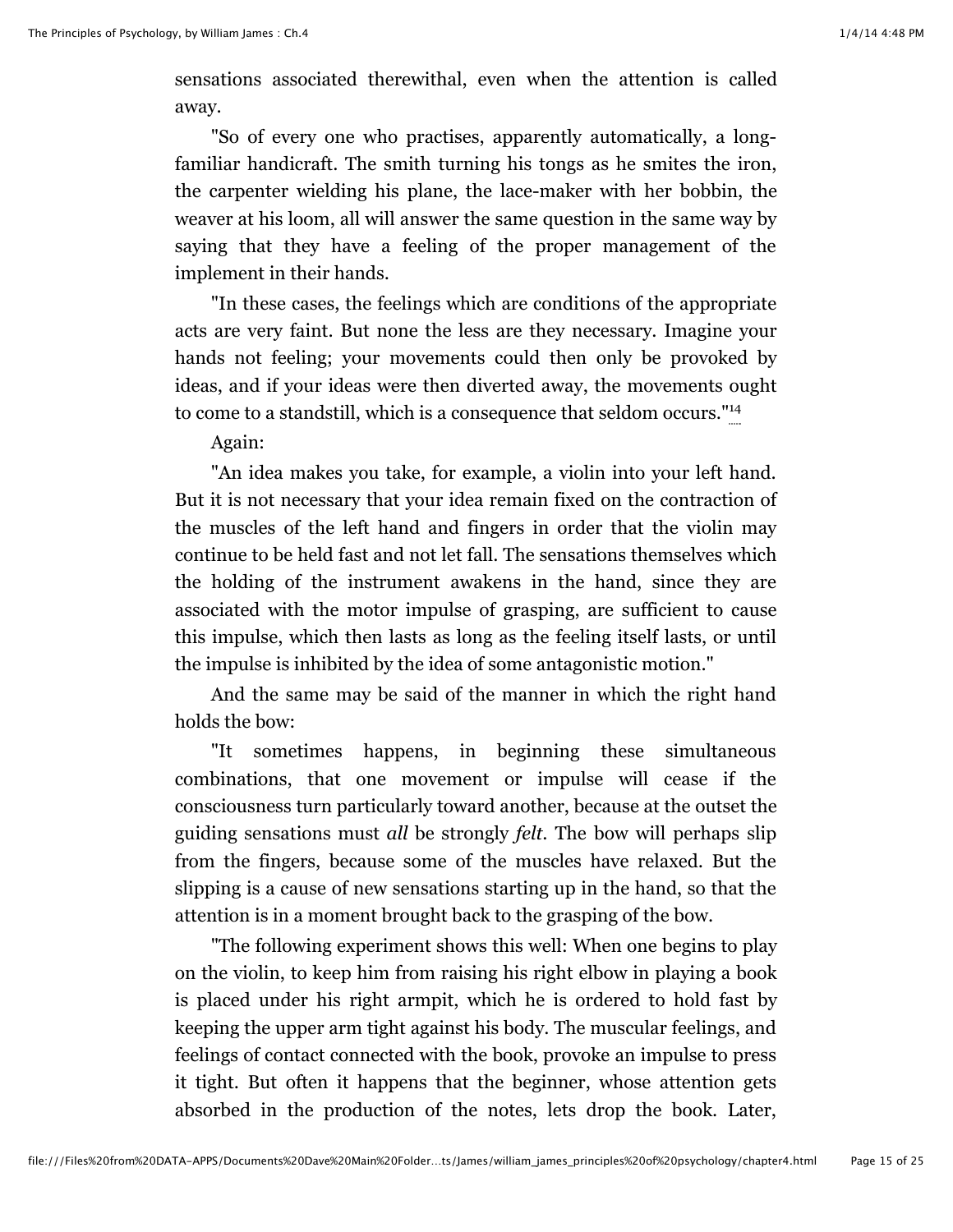however, this never happens; the faintest sensations of contact suffice to awaken the impulse to keep it in its place, and the attention may be wholly absorbed by the notes and the fingering with the left hand. *The simultaneous combination of movements is thus in the first instance conditioned by the facility with which in us, alongside of intellectual processes, processes of inattentive feeling may still go on*.["15](file:///Files%20from%20DATA-APPS/Documents%20Dave%20Main%20Folder/Philosophy/Philosophy%20Texts%20Bibliographies%20and%20Photos/Philosophy%20Texts/Philosophy%20Texts%20by%20Period%20and%20Figure/Classical%20Pragmatism/Classical%20Pragmatism%20Texts/James/william_james_principles%20of%20psychology/chapter4.html#fn150)

This brings us by a very natural transition to the *ethical implications of the law of habit*. They are numerous and momentous. Dr. Carpenter, from whose 'Mental Physiology' we have quoted, has so prominently enforced the principle that our organs grow to the way in which they have been exercised, and dwelt upon its consequences, that his book almost deserves to be called a work of edification, on this account alone. We need make no apology, then, for tracing a few of these consequences ourselves:

"Habit a second nature! Habit is ten times nature," the Duke of Wellington is said to have exclaimed; and the degree to which this is true no one can probably appreciate as well as one who is a veteran soldier himself. The daily drill and the years of discipline end by fashioning a man completely over again, as to most of the possibilities of his conduct.

"There is a story, which is credible enough, though it may not be true, of a practical joker, who, seeing a discharged veteran carrying home his dinner, suddenly called out, 'Attention!' whereupon the man instantly brought his hands down, and lost his mutton and potatoes in the gutter. The drill had been thorough, and its effects had become embodied in the man's nervous structure."[16](file:///Files%20from%20DATA-APPS/Documents%20Dave%20Main%20Folder/Philosophy/Philosophy%20Texts%20Bibliographies%20and%20Photos/Philosophy%20Texts/Philosophy%20Texts%20by%20Period%20and%20Figure/Classical%20Pragmatism/Classical%20Pragmatism%20Texts/James/william_james_principles%20of%20psychology/chapter4.html#fn151)

Riderless cavalry-horses, at many a battle, have been seen to come together and go through their customary evolutions at the sound of the bugle-call. Most trained domestic animals, dogs and oxen, and omnibusand car-horses, seem to be machines almost pure and simple, undoubtingly, unhesitatingly doing from minute to minute the duties they have been taught, and giving no sign that the possibility of an alternative ever suggests itself to their mind. Men grown old in prison have asked to be readmitted after being once set free. In a railroad accident to a travelling menagerie in the United States some time in 1884, a tiger, whose cage had broken open, is said to have emerged, but presently crept back again, as if too much bewildered by his new responsibilities, so that he was without difficulty secured.

Habit is thus the enormous fly-wheel of society, its most precious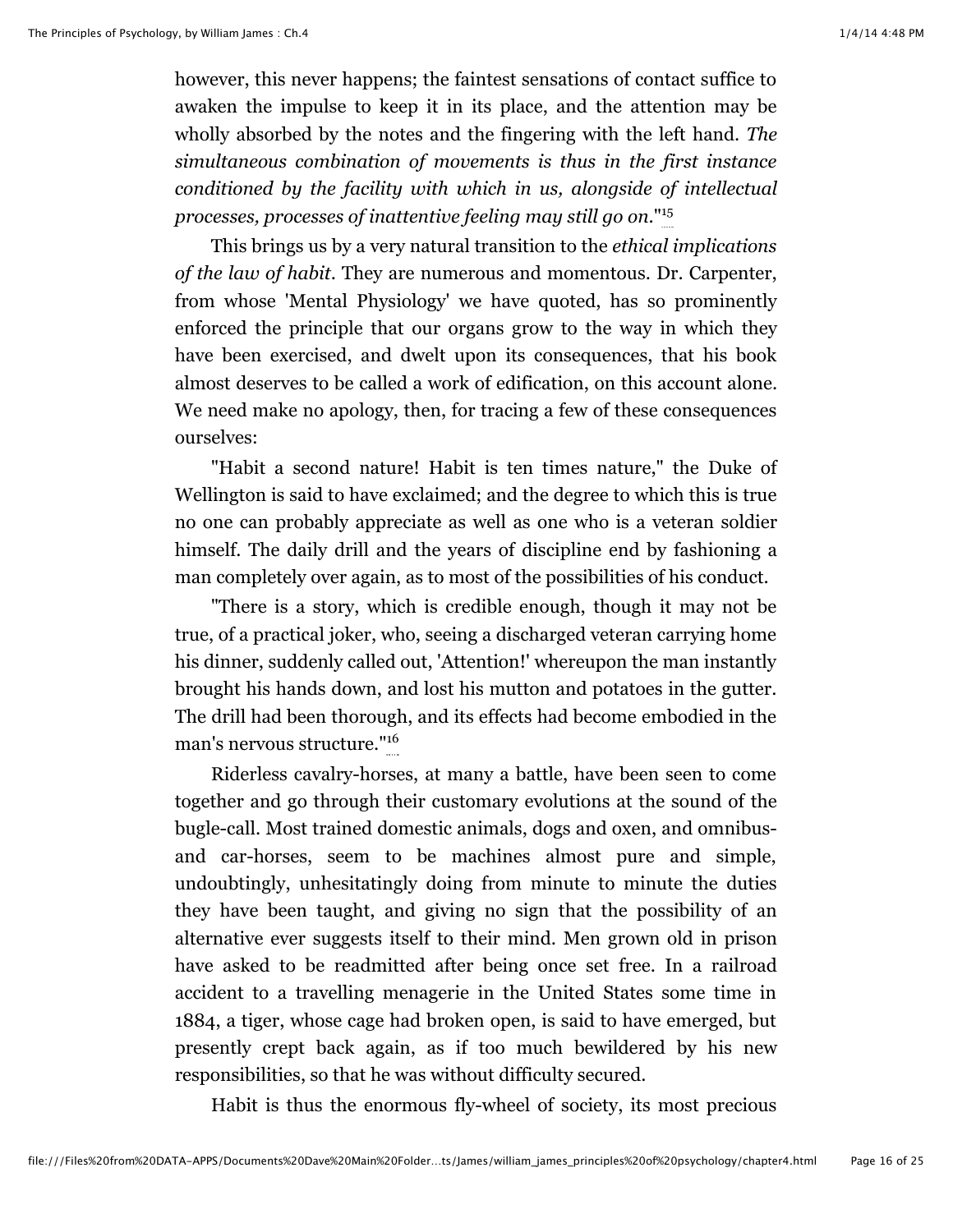conservative agent. It alone is what keeps us all within the bounds of ordinance, and saves the children of fortune from the envious uprisings of the poor. It alone prevents the hardest and most repulsive walks of life from being deserted by those brought up to tread therein. It keeps the fisherman and the deck-hand at sea through the winter; it holds the miner in his darkness, and nails the countryman to his log-cabin and his lonely farm through all the months of snow; it protects us from invasion by the natives of the desert and the frozen zone. It dooms us all to fight out the battle of life upon the lines of our nurture or our early choice, and to make the best of a pursuit that disagrees, because there is no other for which we are fitted, and it is too late to begin again. It keeps different social strata from mixing. Already at the age of twenty-five you see the professional mannerism settling down on the young commercial traveller, on the young doctor, on the young minister, on the young counsellor-at-law. You see the little lines of cleavage running through the character, the tricks of thought, the prejudices, the ways of the 'shop,' in a word, from which the man can by-and-by no more escape than his coat-sleeve can suddenly fall into a new set of folds. On the whole, it is best he should not escape. It is well for the world that in most of us, by the age of thirty, the character has set like plaster, and will never soften again.

If the period between twenty and thirty is the critical one in the formation of intellectual and professional habits, the period below twenty is more important still for the fixing of *personal* habits, properly so called, such as vocalization and pronunciation, gesture, motion, and address. Hardly ever is a language learned after twenty spoken without a foreign accent; hardly ever can a youth transferred to the society of his betters unlearn the nasality and other vices of speech bred in him by the associations of his growing years. Hardly ever, indeed, no matter how much money there be in his pocket, can he even learn to *dress* like a gentleman-born. The merchants offer their wares as eagerly to him as to the veriest 'swell,' but he simply *cannot* buy the right things. An invisible law, as strong as gravitation, keeps him within his orbit, arrayed this year as he was the last; and how his better-bred acquaintances contrive to get the things they wear will be for him a mystery till his dying day.

The great thing, then, in all education, is to *make our nervous system our ally instead of our enemy*. It is to fund and capitalize our acquisitions, and live at ease upon the interest of the fund. *For this we*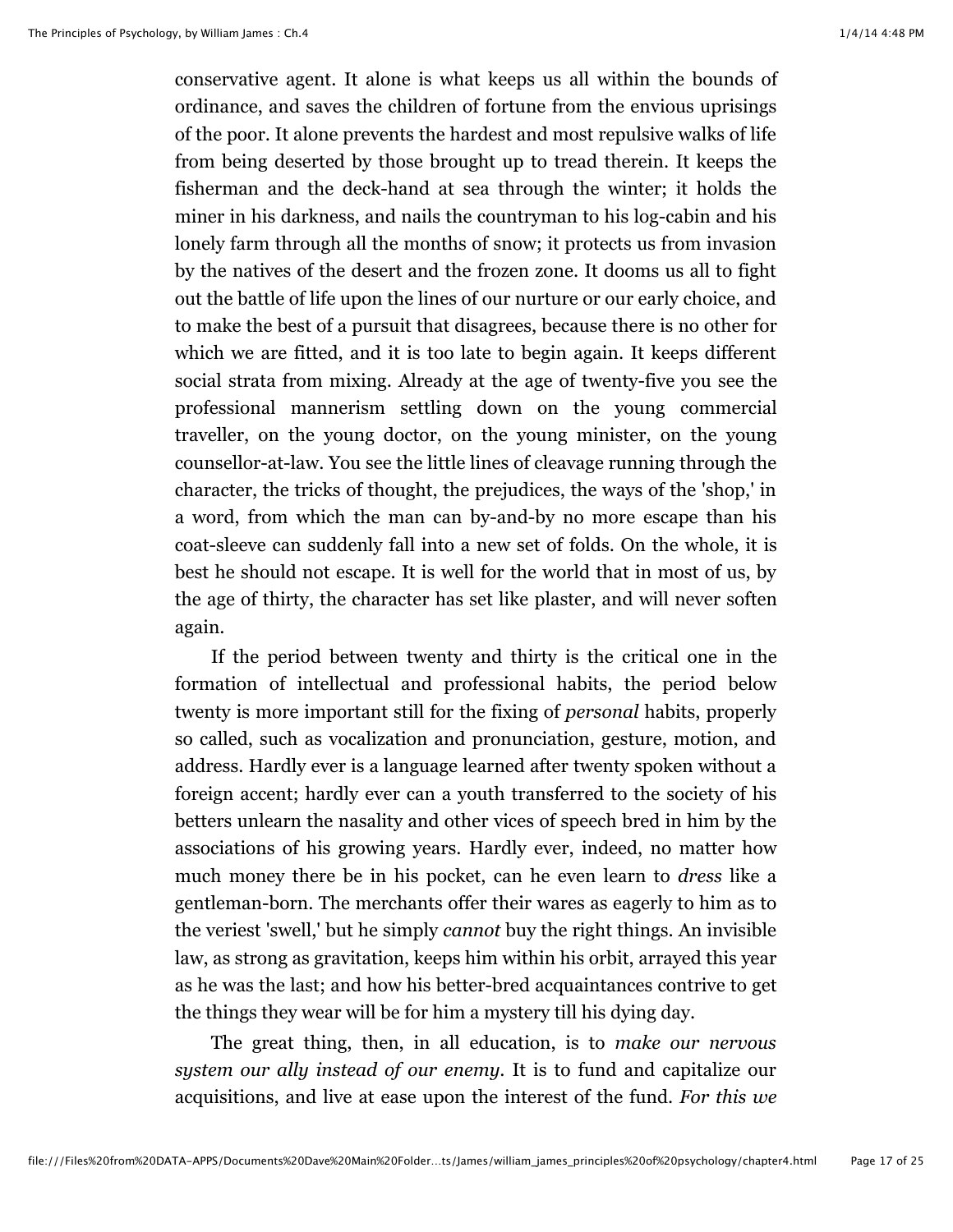*must make automatic and habitual, as early as possible, as many useful actions as we can*, and guard against the growing into ways that are likely to be disadvantageous to us, as we should guard against the plague. The more of the details of our daily life we can hand over to the effortless custody of automatism, the more our higher powers of mind will be set free for their own proper work. There is no more miserable human being than one in whom nothing is habitual but indecision, and for whom the lighting of every cigar, the drinking of every cup, the time of rising and going to bed every day, and the beginning of every bit of work, are subjects of express volitional deliberation. Full half the time of such a man goes to the deciding, or regretting, of matters which ought to be so ingrained in him as practically not to exist for his consciousness at all. If there be such daily duties not yet ingrained in any one of my readers, let him begin this very hour to set the matter right.

In Professor Bain's chapter on 'The Moral Habits' there are some admirable practical remarks laid down. Two great maxims emerge from his treatment. The first is that in the acquisition of a new habit, or the leaving off of an old one, we must take care to *launch ourselves with as strong and decided an initiative as possible*. Accumulate all the possible circumstances which shall re-enforce the right motives; put yourself assiduously in conditions that encourage the new way; make engagements incompatible with the old; take a public pledge, if the case allows; in short, envelop your resolution with every aid you know. This will give your new beginning such a momentum that the temptation to break down will not occur as soon as it otherwise might; and every day during which a breakdown is postponed adds to the chances of its not occurring at all.

The second maxim is: *Never suffer an exception to occur till the new habit is securely rooted in your life*. Each lapse is like the letting fall of a ball of string which one is carefully winding up; a single slip undoes more than a great many turns will wind again. *Continuity* of training is the great means of making the nervous system act infallibly right. As Professor Bain says:

"The peculiarity of the moral habits, contradistinguishing them from the intellectual acquisitions, is the presence of two hostile powers, one to be gradually raised into the ascendant over the other. It is necessary, above all things, in such a situation, never to lose a battle. Every gain on the wrong side undoes the effect of many conquests on the right. The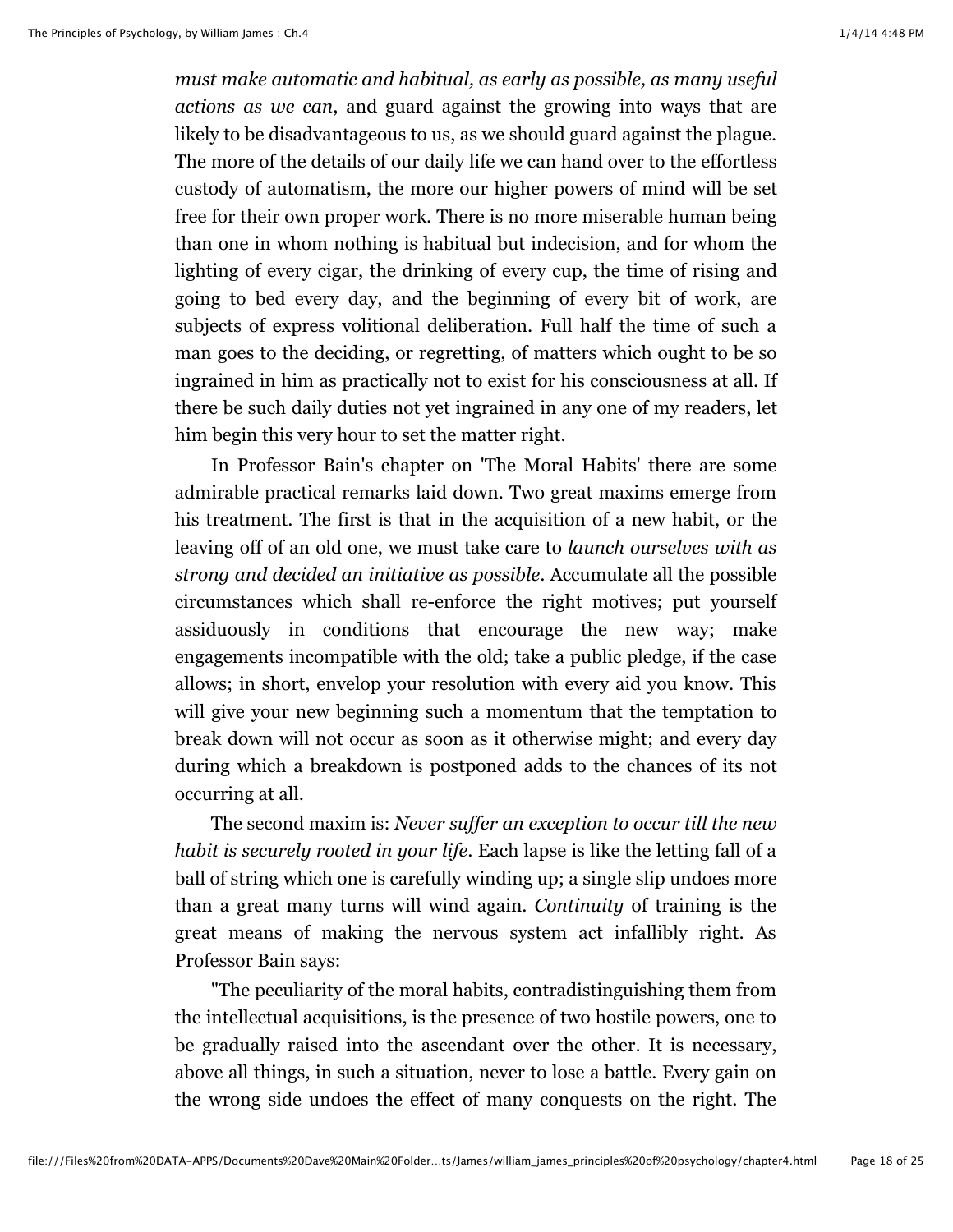essential precaution, therefore, is so to regulate the two opposing powers that the one may have a series of uninterrupted successes, until repetition has fortified it to such a degree as to enable it to cope with the opposition, under any circumstances. This is the theoretically best career of mental progress."

The need of securing success at the *outset* is imperative. Failure at first is apt to dampen the energy of all future attempts, whereas past experience of success nerves one to future vigor. Goethe says to a man who consulted him about an enterprise but mistrusted his own powers: "Ach! you need only blow on your hands!" And the remark illustrates the effect on Goethe's spirits of his own habitually successful career. Prof. Baumann, from whom I borrow the anecdote, $\frac{17}{12}$  says that the collapse of barbarian nations when Europeans come among them is due to their despair of ever succeeding as the new-comers do in the larger tasks of life. Old ways are broken and new ones not formed.

The question of 'tapering-off,' in abandoning such habits as drink and opium-indulgence, comes in here, and is a question about which experts differ within certain limits, and in regard to what may be best for an individual case. In the main, however, all expert opinion would agree that abrupt acquisition of the new habit is the best way, *if there be a real possibility of carrying it out*. We must be careful not to give the will so stiff a task as to insure its defeat at the very outset; but, *provided one can stand it*, a sharp period of suffering, and then a free time, is the best thing to aim at, whether in giving up a habit like that of opium, or in simply changing one's hours of rising or of work. It is surprising how soon a desire will die of inanition if it be *never* fed.

"One must first learn, unmoved, looking neither to the right nor left, to walk firmly on the straight and narrow path, before one can begin 'to make one's self over again.' He who every day makes a fresh resolve is like one who, arriving at the edge of the ditch he is to leap, forever stops and returns for a fresh run. Without *unbroken* advance there is no such thing as *accumulation* of the ethical forces possible, and to make this possible, and to exercise us and habituate us in it, is the sovereign blessing of regular *work*.["18](file:///Files%20from%20DATA-APPS/Documents%20Dave%20Main%20Folder/Philosophy/Philosophy%20Texts%20Bibliographies%20and%20Photos/Philosophy%20Texts/Philosophy%20Texts%20by%20Period%20and%20Figure/Classical%20Pragmatism/Classical%20Pragmatism%20Texts/James/william_james_principles%20of%20psychology/chapter4.html#fn153)

A third maxim may be added to the preceding pair: *Seize the very first possible opportunity to act on every resolution you make, and on every emotional prompting you may experience in the direction of the habits you aspire to gain*. It is not in the moment of their forming, but in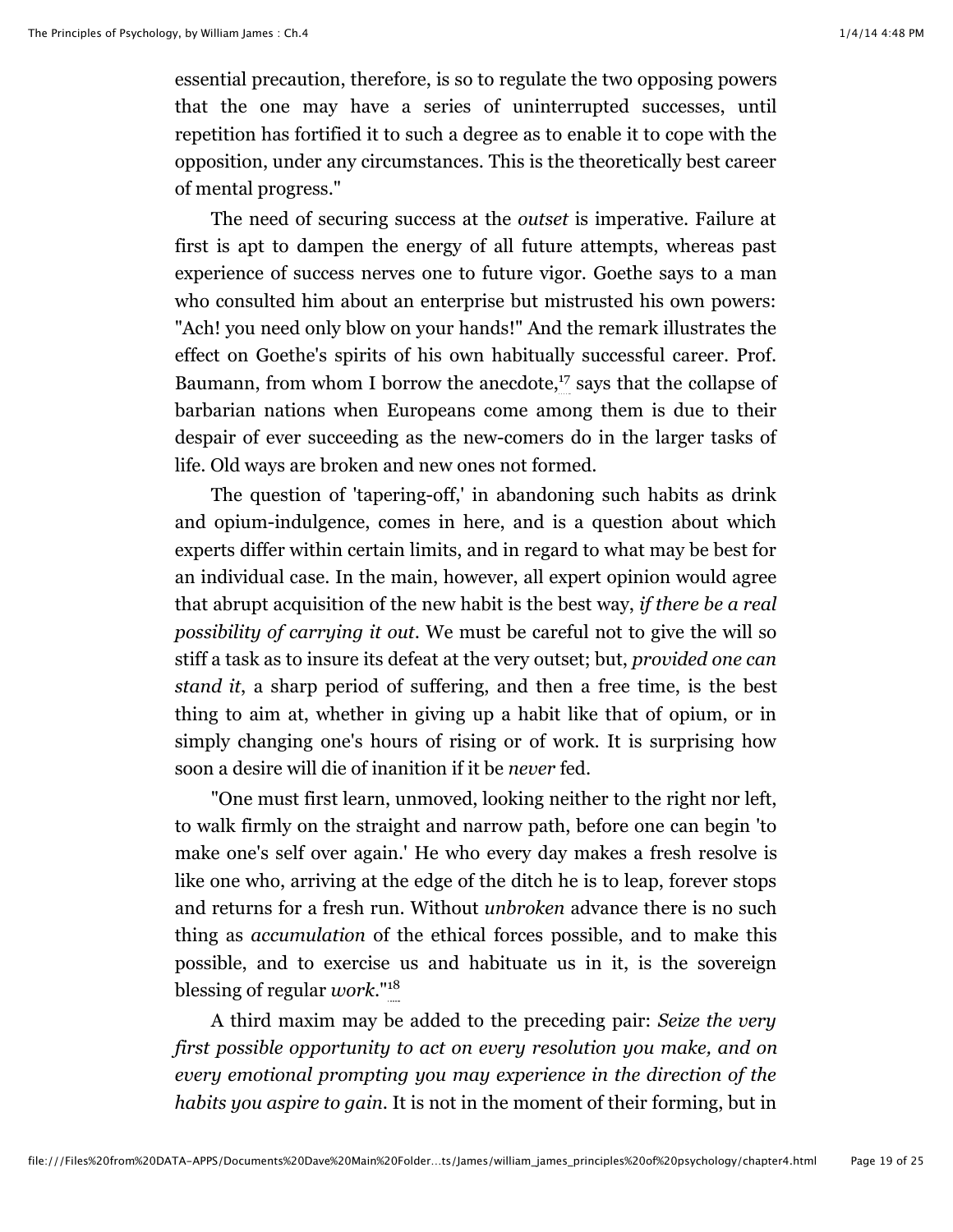the moment of their producing *motor effects*, that resolves and aspirations communicate the new 'set' to the brain. As the author last quoted remarks:

"The actual presence of the practical opportunity alone furnishes the fulcrum upon which the lever can rest, by means of which the moral will may multiply its strength, and raise itself aloft. He who has no solid ground to press against will never get beyond the stage of empty gesturemaking."

No matter how full a reservoir of *maxims* one may possess, and no matter how good one's *sentiments* may be, if one have not taken advantage of every concrete opportunity to *act*, one's character may remain entirely unaffected for the better. With mere good intentions, hell is proverbially paved. An this is an obvious consequence of the principles we have laid down. A 'character,' as J.S. Mill says, 'is a completely fashioned will'; and a will, in the sense in which he means it, is an aggregate of tendencies to act in a firm and prompt and definite way upon all the principal emergencies of life. A tendency to act only becomes effectively ingrained in us in proportion to the uninterrupted frequency with which the actions actually occur, and the brain 'grows' to their use. Every time a resolve or a fine glow of feeling evaporates without bearing practical fruit is worse than a chance lost; it works so as positively to hinder future resolutions and emotions from taking the normal path of discharge. There is no more contemptible type of human character than that of the nerveless sentimentalist and dreamer, who spends his life in a weltering sea of sensibility and emotion, but who never does a manly concrete deed. Rousseau, inflaming all the mothers of France, by his eloquence, to follow Nature and nurse their babies themselves, while he sends his own children to the foundling hospital, is the classical example of what I mean. But every one of us in his measure, whenever, after glowing for an abstractly formulated Good, he practically ignores some actual case, among the squalid 'other particulars' of which that same Good lurks disguised, treads straight on Rousseau's path. All Goods are disguised by the vulgarity of their concomitants, in this worka-day world; but woe to him who can only recognize them when he thinks them in their pure and abstract form! The habit of excessive novel-reading and theatre-going will produce true monsters in this line. The weeping of a Russian lady over the fictitious personages in the play, while her coach-man is freezing to death on his seat outside, is the sort of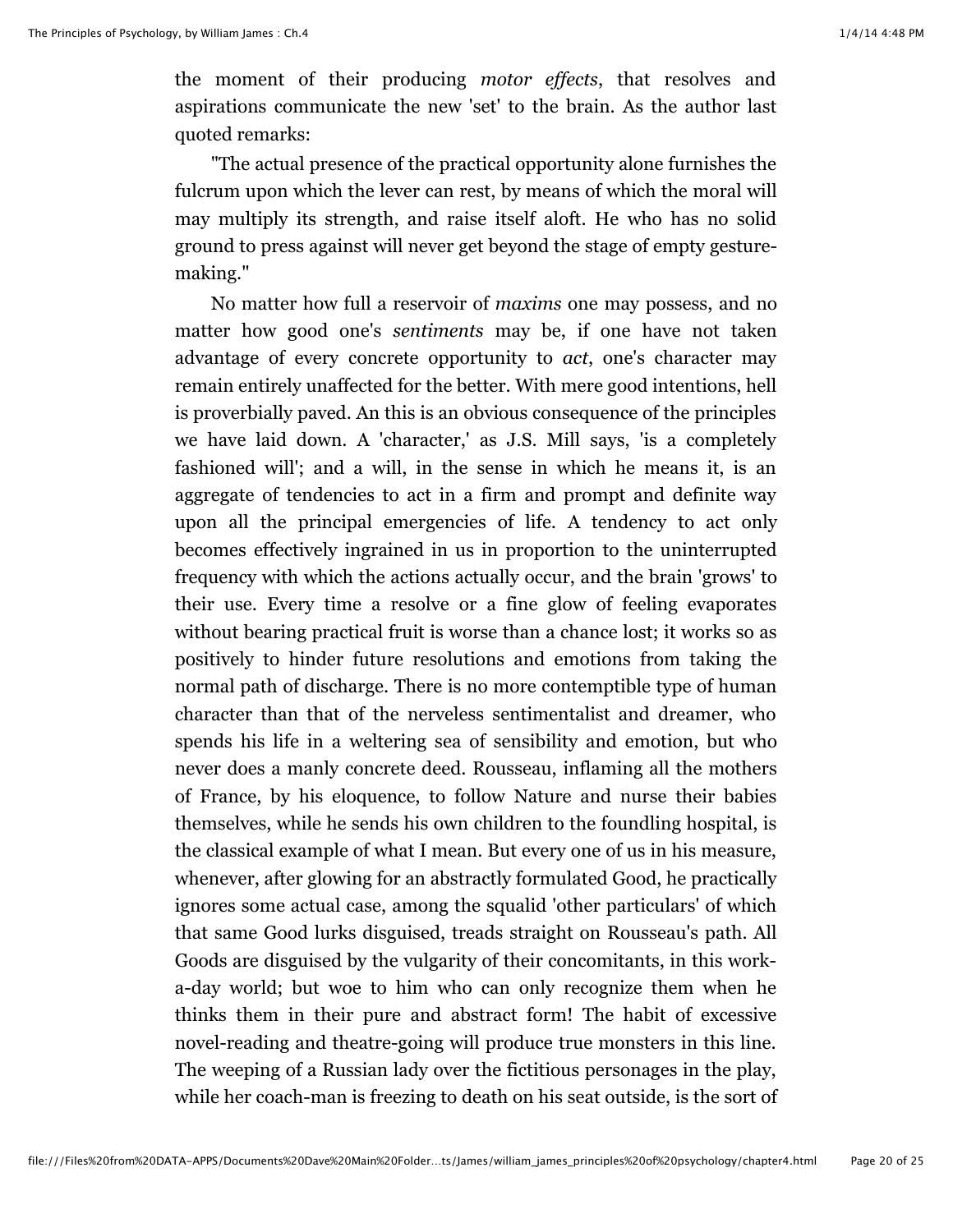thing that everywhere happens on a less glaring scale. Even the habit of excessive indulgence in music, for those who are neither performers themselves nor musically gifted enough to take it in a purely intellectual way, has probably a relaxing effect upon the character. One becomes filled with emotions which habitually pass without prompting to any deed, and so the inertly sentimental condition is kept up. The remedy would be, never to suffer one's self to have an emotion at a concert, without expressing it afterward in *some* active way.<sup>19</sup> Let the expression be the least thing in the world -speaking genially to one's aunt, or giving up one's seat in a horse-car, if nothing more heroic offers - but let it not fail to take place.

These latter cases make us aware that it is not simply *particular lines* of discharge, but also *general forms* of discharge, that seem to be grooved out by habit in the brain. Just as, if we let our emotions evaporate, they get into a way of evaporating; so there is reason to suppose that if we often flinch from making an effort, before we know it the effort-making capacity will be gone; and that, if we suffer the wandering of our attention, presently it will wander all the time. Attention and effort are, as we shall see later, but two names for the same psychic fact. To what brain-processes they correspond we do not know. The strongest reason for believing that they do depend on brainprocesses at all, and are not pure acts of the spirit, is just this fact, that they seem in some degree subject to the law of habit, which is a material law. As a final practical maxim, relative to these habits of the will, we may, then, offer something like this: *Keep the faculty of effort alive in you by a little gratuitous exercise every day*. That is, be systematically ascetic or heroic in little unnecessary points, do every day or two something for no other reason than that you would rather not do it, so that when the hour of dire need draws nigh, it may find you not unnerved and untrained to stand the test. Asceticism of this sort is like the insurance which a man pays on his house and goods. The tax does him no good at the time, and possibly may never bring him a return. But if the fire *does* come, his having paid it will be his salvation from ruin. So with the man who has daily inured himself to habits of concentrated attention, energetic volition, and self-denial in unnecessary things. He will stand like a tower when everything rocks around him, and when his softer fellow-mortals are winnowed like chaff in the blast.

The physiological study of mental conditions is thus the most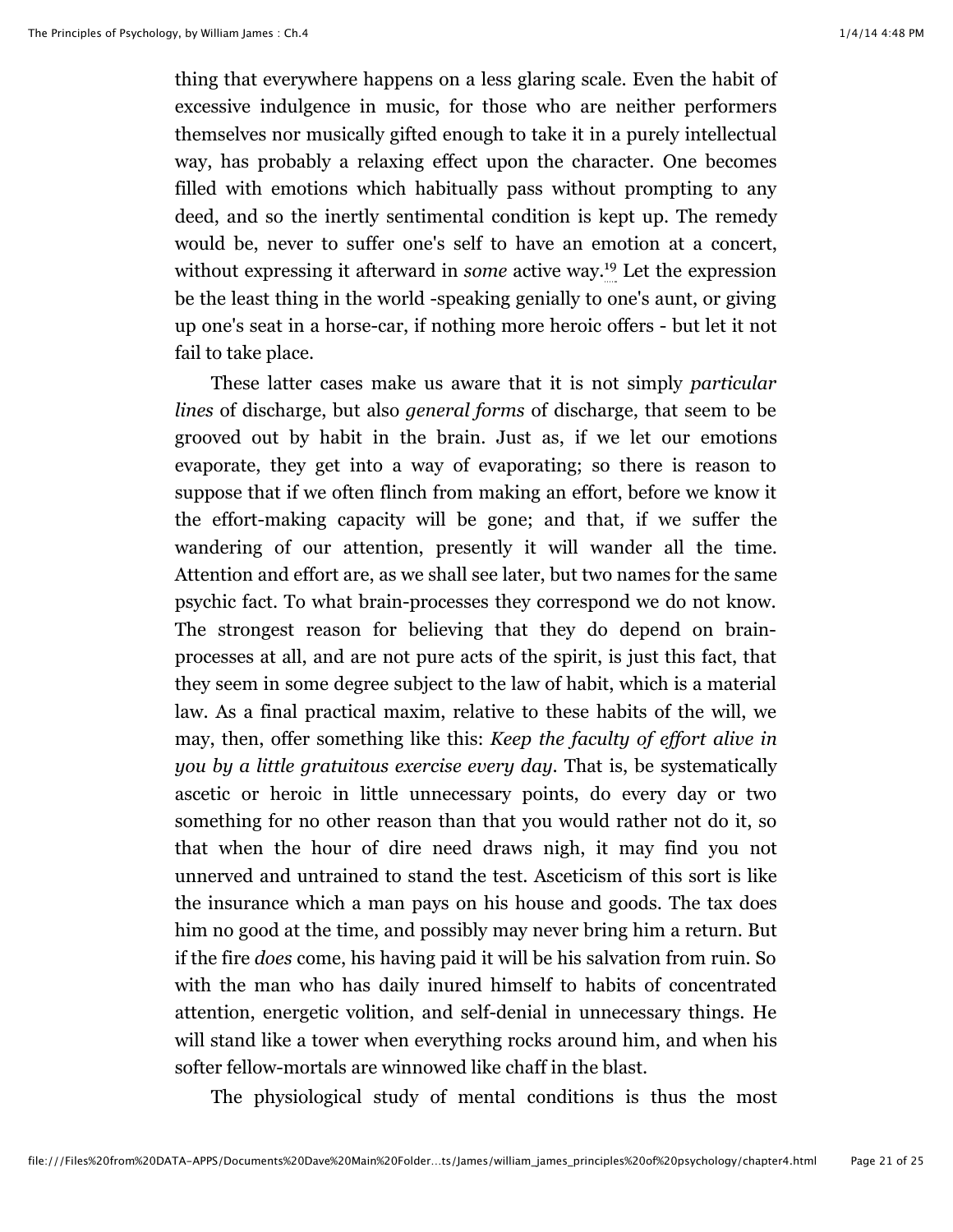powerful ally of hortatory ethics. The hell to be endured hereafter, of which theology tells, is no worse than the hell we make for ourselves in this world by habitually fashioning our characters in the wrong way. Could the young but realize how soon they will become mere walking bundles of habits, they would give more heed to their conduct while in the plastic state. We are spinning our own fates, good or evil, and never to be undone. Every smallest stroke of virtue or of vice leaves its never so little scar. The drunken Rip Van Winkle, in Jefferson's play, excuses himself for every fresh dereliction by saying, 'I won't count this time!' Well! he may not count it, and a kind Heaven may not count it; but it is being counted none the less. Down among his nerve-cells and fibres the molecules are counting it, registering and storing it up to be used against him when the next temptation comes. Nothing we ever do is, in strict scientific literalness, wiped out. Of course, this has its good side as well as its bad one. As we become permanent drunkards by so many separate drinks, so we become saints in the moral, and authorities and experts in the practical and scientific spheres, by so many separate acts and hours of work. Let no youth have any anxiety about the upshot of his education, whatever the line of it may be. If he keep faithfully busy each hour of the working-day, he may safely leave the final result to itself. He can with perfect certainty count on waking up some fine morning, to find himself one of the competent ones of his generation, in whatever pursuit he may have singled out. Silently, between all the details of his business, the *power of judging* in all that class of matter will have built itself up within him as a possession that will never pass away. Young people should know this truth in advance. The ignorance of it has probably engendered more discouragement and faint-heartedness in youths embarking on arduous careers than all other causes put together.

5 We cannot say *the will*, for, though many, perhaps most, human habits

 $1$  This chapter has already appeared in the Popular Science Monthly for February 1887.

 $2$  In the sense above explained, which applies to inner structure as well as to outer form.

<sup>3</sup> Revue Philosophique, I, 324.

<sup>&</sup>lt;sup>4</sup> Some paths, to be sure, are banked up by bodies moving through them under too great pressure, and made impervious. These special cases we disregard.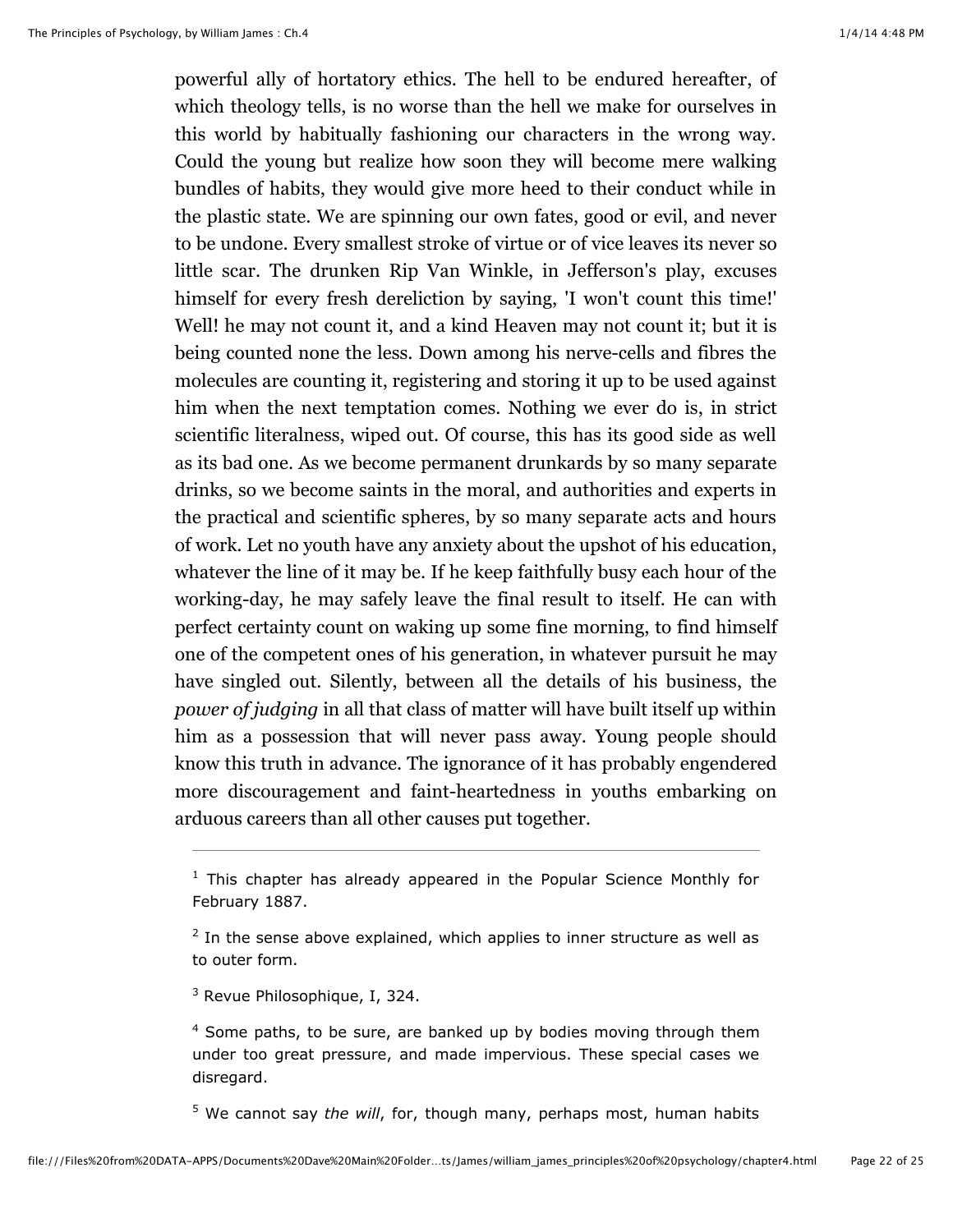were once voluntary actions, no action, as we shall see in a later chapter, can be *primarily* such. While an habitual action may once have been voluntary, the voluntary action must before that, at least once, have been impulsive or reflex. It is this very first occurrence of all that we consider in the text.

6 Those who desire a more definite formulation may consult J. Fiske's 'Cosmic Philosophy,' vol. II. pp. 142-146 and Spencer's 'Principles of Biology,' sections 302 and 303, and the part entitled 'Physical Synthesis' of his 'Principles of Psychology.' Mr. Spencer there tries, not only to show how new actions may arise in nervous systems and form new reflex arcs therein, but even how nervous tissue may actually be born by the passage of new waves of isometric transformation through an originally indifferent mass. I cannot help thinking that Mr. Spencer's data, under a great show of precision, conceal vagueness and improbability, and even selfcontradiction.

 $7$  'Mental Physiology' (1874,) pp. 339-345.

8 [See, later, Masius in Van Benedens' and Van Bambeke's 'Archives de Biologie,' vol. I (Liége, 1880). - W.J.]

 $9$  G. H. Schneider: 'Der menschliche Wille' (1882), pp. 417-419 (freely translated). For the drain-simile, see also Spencer's 'Psychology,' part V, chap. VIII.

 $10$  Physiology of Mind, p. 155.

11 Carpenter's 'Mental Physiology' (1874), pp. 217, 218.

<sup>12</sup> Von Hartmann devotes a chapter of his 'Philosophy of the Unconscious' (English translation, vol. I. p. 72) to proving that they must be both *ideas* and *unconscious*.

13 'Mental Physiology,' p. 20.

<sup>14</sup> 'Der menschliche Willie,' pp. 447, 448.

 $15$  'Der menschliche Wille,' p. 439. The last sentence is rather freely translated - the sense is unaltered.

<sup>16</sup> Huxley's 'Elementary Lessons in Physiology,' lesson XII.

 $17$  See the admirable passage about success at the outset, in his Handbuch der Moral (1878), pp. 38-43.

18 J. Bahnsen: 'Beiträge zu Charakterologie' (1867), vol. I. p. 209.

 $19$  See for remarks on this subject a readable article by Miss V. Scudder on 'Musical Devotees and Morals,' in the Andover Review for January 1887.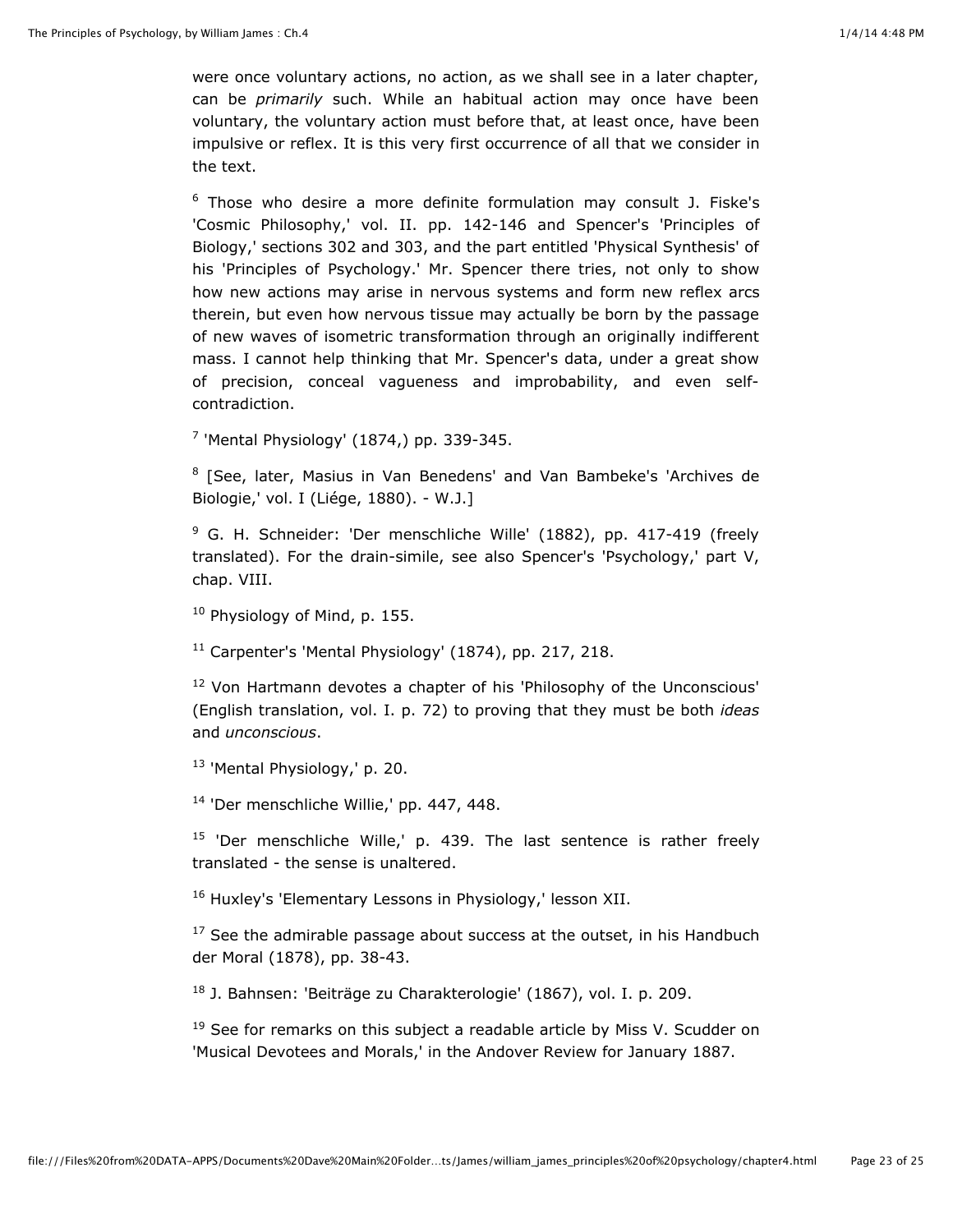